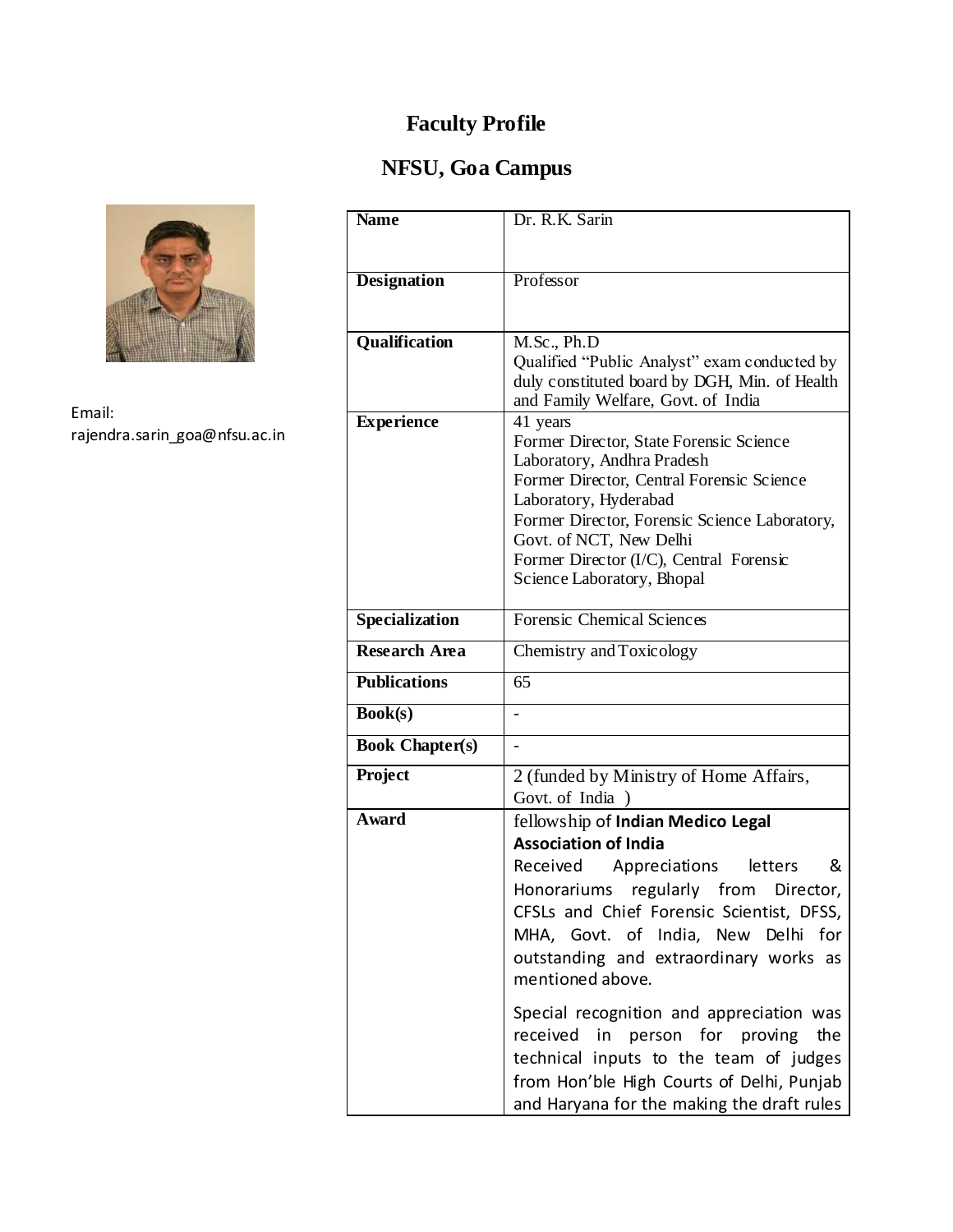|                                           | under IT Act-2001 for the digital evidence<br>on dated 05.12.2016.                                                                                                                                                                                                                                |
|-------------------------------------------|---------------------------------------------------------------------------------------------------------------------------------------------------------------------------------------------------------------------------------------------------------------------------------------------------|
|                                           | Special recognition and appreciation<br>was received in person from<br>the<br>members of Guwahati High Court PIL<br>Committee for providing suggestions<br>improvement<br>towards<br>the<br>in<br>functioning of State/Regional FSL,<br>Assam, Zorhat on dated 25.01.2017.                        |
|                                           | Recipient of prestigious Union Home<br>Minister's Award in the year 2007 for<br>recognition of outstanding contribution<br>in the field of Forensic Chemistry.                                                                                                                                    |
|                                           | Honoured as Chief Guest / Guest of<br>Honour in the seminars on various<br>topics of Forensic Sciences conducted<br>by Maharshi Dayanand University<br>(MDU) Rohtak, Delhi University, Punjabi<br>University, Patiala, Galgotia University,<br>Noida,<br>Kurukshetra<br>University,<br>Kurushetra |
|                                           | Lifetime Achievement Award-2018 by<br>Association of Forensic Science Society<br>International Conference on<br>in<br>a<br>Advances in Forensic DNA Technology<br>(ICFDT-2018) organized by APJ Abdul<br>Kalam Institute of Forensic Science<br>Bundelkhand University, Jhansi.                   |
|                                           | "Best<br>Forensic Expert Award in<br>Toxicology & Chemistry Division" in the<br><b>Forensic</b><br><b>International</b><br><b>Science</b><br>&<br>Investigation<br>Criminal<br>Summit&<br>Awards 2020in association with Legal<br>Desire Media & Insights.                                        |
| <b>Professional</b><br><b>Memberships</b> | Indian Science Congress, Kolkata<br>Indian Society of Toxicology, Cochin, India<br>Member of consortium of education under<br><b>Union Grant Commission</b>                                                                                                                                       |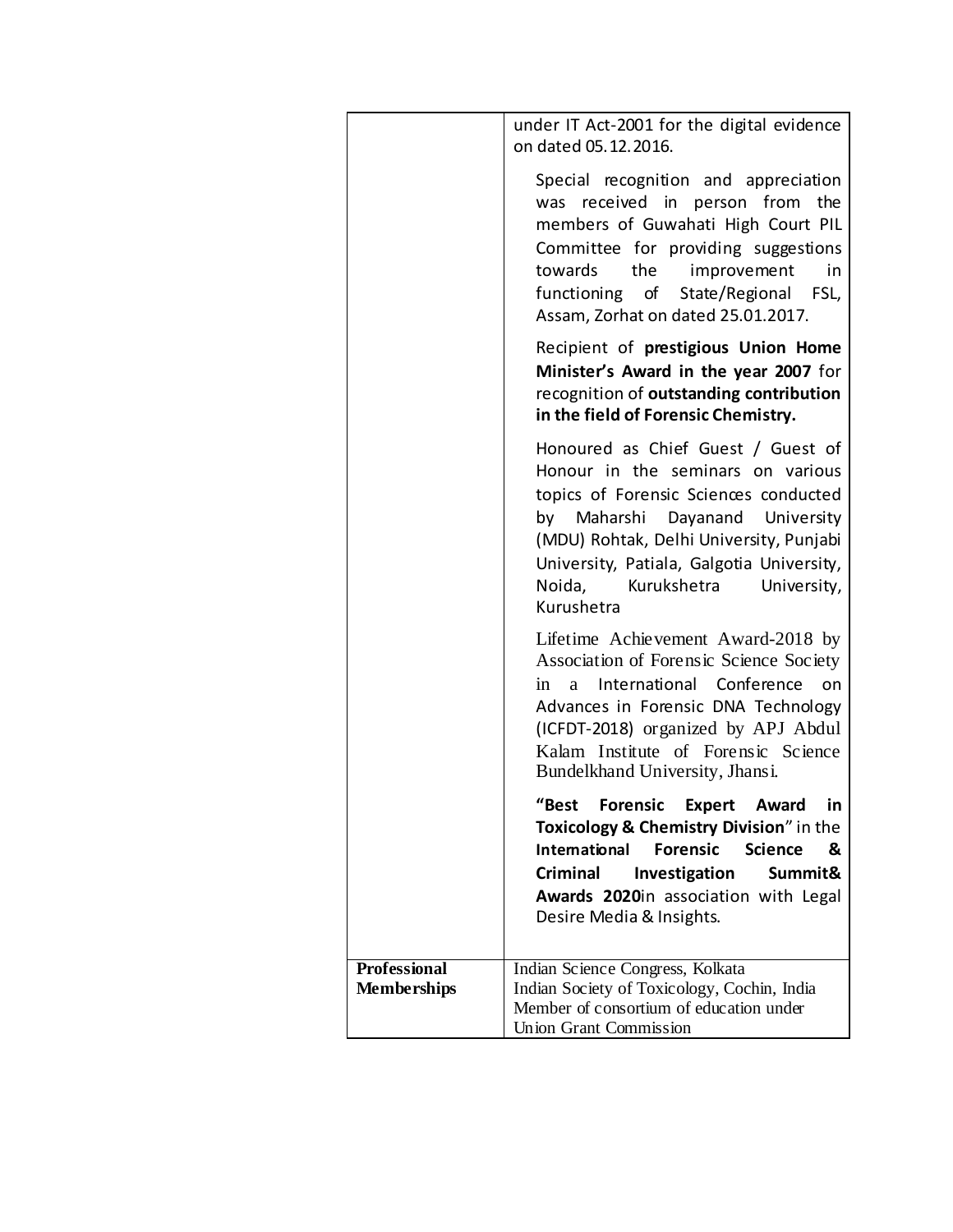| Up-gradation /          | (i)        | Up-gradation of Toxicological              |  |  |
|-------------------------|------------|--------------------------------------------|--|--|
| <b>Establishment of</b> |            | Division in CFSL Hyderabad.                |  |  |
| new Forensic            | (i)        | Project entitled "Establishment of         |  |  |
| Laboratories            |            | Hi-Tech Central Forensic Institute,        |  |  |
|                         |            | MHA, GOI<br>at Bhopal"was                  |  |  |
|                         |            | undertaken in the 11th Five Year           |  |  |
|                         |            | Plan (2007-2012) and an initial            |  |  |
|                         |            | facility of administrative office and      |  |  |
|                         |            | Biology, Computer<br>Document,             |  |  |
|                         |            | Forensic Divisions were established        |  |  |
|                         |            |                                            |  |  |
|                         |            | in a rented premises and the same          |  |  |
|                         |            | project was carried forward to XII         |  |  |
|                         |            | Five Year Plan (2012-2017).                |  |  |
|                         | (ii)       | Up-gradation of Forensic Science           |  |  |
|                         |            | Laboratory, Govt. of NCT of Delhi          |  |  |
|                         |            | specially the DNA, Chemistry,              |  |  |
|                         |            | Ballistics, Document and Toxicology        |  |  |
|                         |            | Division.                                  |  |  |
|                         | (iii)      | Establishment of<br>mobile<br>new          |  |  |
|                         |            | forensic units for quick visit to          |  |  |
|                         |            | scene of crime for its scientific          |  |  |
|                         |            | examination.                               |  |  |
|                         | (iv)       | Establishment of Regional Forensic         |  |  |
|                         |            |                                            |  |  |
|                         |            | Science Laboratory, Govt. of NCT of        |  |  |
|                         |            | Delhi at Chanakyapuri for speedy           |  |  |
|                         |            | disposal of crime cases.                   |  |  |
|                         | (v)        | Establishment of a new Forensic            |  |  |
|                         |            | Science laboratory headquarters at         |  |  |
|                         |            | Andhra<br>Mangalgiri,<br>Guntur,           |  |  |
|                         |            | Pradesh after the bifurcation of           |  |  |
|                         |            | Andhra Pradesh.                            |  |  |
|                         | (vi)       | Also established new regional lab          |  |  |
|                         |            | at Anantpur (A.P.).                        |  |  |
|                         |            |                                            |  |  |
| Any Other               |            | Also rendered services at Central Revenue  |  |  |
| Relevant                |            | Control Laboratory (CBIC, Min. of Finance, |  |  |
| <b>Information</b>      |            | Govt. of India), Food Research<br>and      |  |  |
|                         |            | Standardization Laboratory (DGHS, Govt.    |  |  |
|                         | of India). |                                            |  |  |
|                         |            | 7 Ph.D. supervised and Co-supervised.      |  |  |
|                         |            |                                            |  |  |
|                         |            |                                            |  |  |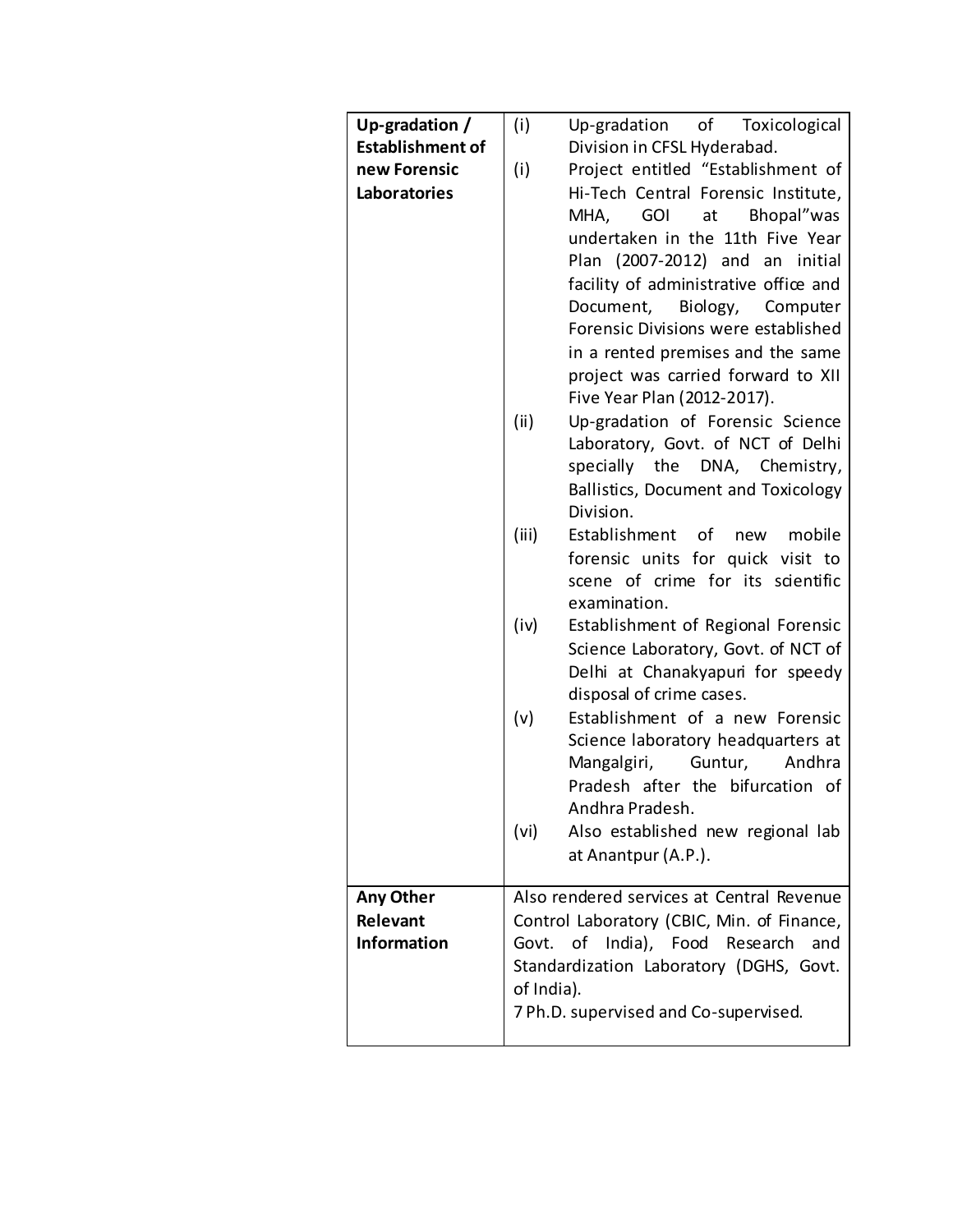# **NFSU, GOA Campus**



Email:saroj.babar\_goa@nfsu.ac.in

| <b>Name</b>                                                               | Dr. Saroj Prasad Babar                                                                                                                                                                                                                                                                                                                                                                                                                                                                                                                                                                |
|---------------------------------------------------------------------------|---------------------------------------------------------------------------------------------------------------------------------------------------------------------------------------------------------------------------------------------------------------------------------------------------------------------------------------------------------------------------------------------------------------------------------------------------------------------------------------------------------------------------------------------------------------------------------------|
| <b>Designation</b>                                                        | <b>Assistant Professor</b>                                                                                                                                                                                                                                                                                                                                                                                                                                                                                                                                                            |
| Qualification                                                             | M.Sc., PhD                                                                                                                                                                                                                                                                                                                                                                                                                                                                                                                                                                            |
| <b>Experience</b>                                                         | 4 years of teaching experience as Assistant<br>Professor                                                                                                                                                                                                                                                                                                                                                                                                                                                                                                                              |
| <b>Specialization</b>                                                     | Biotechnology                                                                                                                                                                                                                                                                                                                                                                                                                                                                                                                                                                         |
| <b>Research Area</b>                                                      | Cancer Cell Biology, Protein Biochemistry                                                                                                                                                                                                                                                                                                                                                                                                                                                                                                                                             |
| <b>Publications</b>                                                       | $\overline{2}$                                                                                                                                                                                                                                                                                                                                                                                                                                                                                                                                                                        |
| Book(s)                                                                   | $\overline{NA}$                                                                                                                                                                                                                                                                                                                                                                                                                                                                                                                                                                       |
| <b>Book Chapter(s)</b>                                                    | <b>NA</b>                                                                                                                                                                                                                                                                                                                                                                                                                                                                                                                                                                             |
| <b>Award</b>                                                              | Received fellowship for five years<br>(2009-2014) from IITB-Monash research<br>academy during PhD.<br>Secured rank 0028/0848 in NET<br>(lectureship) in life sciences during 2012.<br>Secured rank 26 in GATE 2008 with a<br>percentile of 99.77<br>Selected for Novartis International<br>Biotechnology Leadership camp organized in<br>Hong Kong (October 24-27, 2008).<br>Awarded a scholarship of USD 500 by<br>Adobe Systems and Institute of International<br>Education during the year 2004 to support<br>degree program in engineering, mathematics,<br>science or education. |
| <b>Professional</b><br><b>Memberships</b>                                 | $\overline{NA}$                                                                                                                                                                                                                                                                                                                                                                                                                                                                                                                                                                       |
| Any other relevant<br>Information, if<br>any, mention here<br>accordingly |                                                                                                                                                                                                                                                                                                                                                                                                                                                                                                                                                                                       |

*List of publications*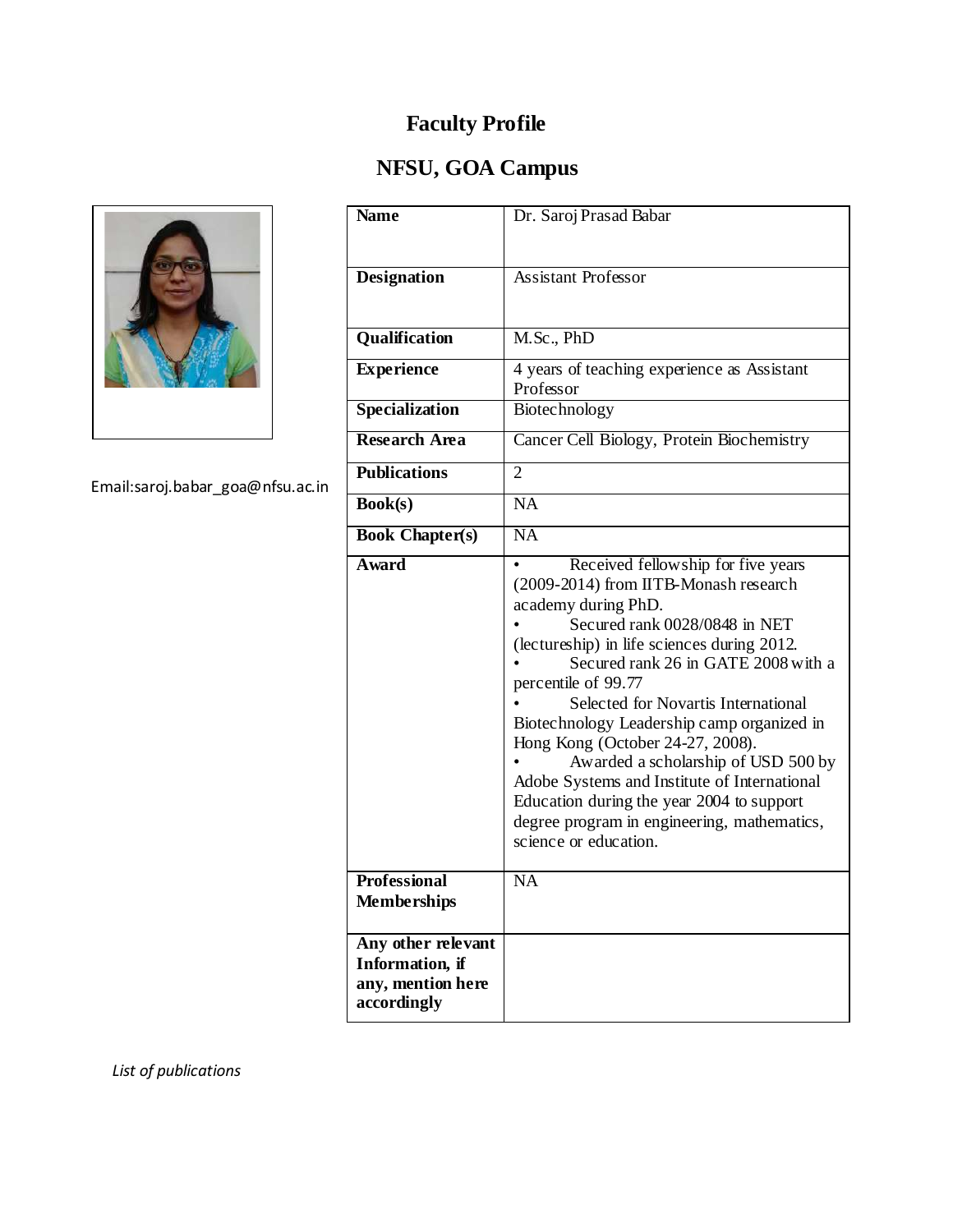- 1. Bhattacharya A, Dhaked HPS, **Yadav S**, Dantu SC, Kumar A, Panda D (2016) Mutation of the Arg191 in FtsZ impairs cytokinetic abscission of *Bacillus subtilis* cells. **Biochemistry** 55: 5754- 5763. Impcat facor: 3.16
- 2. **Yadav S**, Verma PJ, Panda D (2014) C-terminal region of MAP7 domain containing protein 3 (MAP7D3) promotes microtubule polymerization by binding at the C-terminal tail of tubulin. **PLoS One**9:e99539. Impact factor: 3.28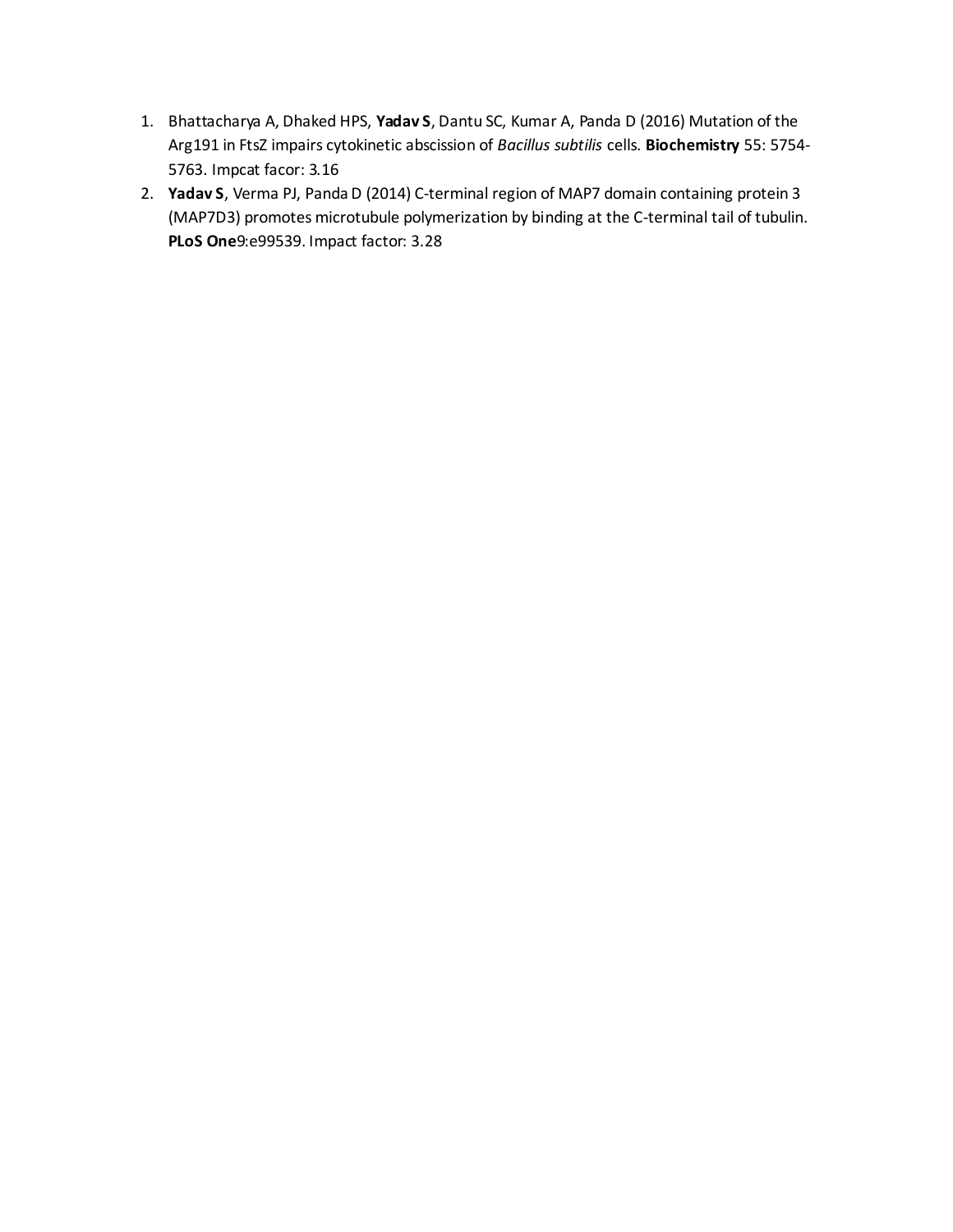## **NFSU, GOA Campus**



Email: suryakant.patil\_goa@nfsu.ac.in

| <b>Name</b>                                                                       | Dr. Suryakant A. Patil                                                                                                                                                                                                                          |
|-----------------------------------------------------------------------------------|-------------------------------------------------------------------------------------------------------------------------------------------------------------------------------------------------------------------------------------------------|
| <b>Designation</b>                                                                | <b>Assistant Professor</b>                                                                                                                                                                                                                      |
| Qualification                                                                     | M.Sc. Ph.D.                                                                                                                                                                                                                                     |
| <b>Experience</b>                                                                 | 5 Months                                                                                                                                                                                                                                        |
| Specialization                                                                    | Chemistry (Analytical Chemistry)                                                                                                                                                                                                                |
| <b>Research Area</b>                                                              | Analytical Chemistry, Adsorption, Environmental<br>Science, Separation Science, Forensic Chemistry                                                                                                                                              |
| <b>Publications</b>                                                               | 15                                                                                                                                                                                                                                              |
| Book(s)                                                                           |                                                                                                                                                                                                                                                 |
| <b>Book Chapter(s)</b>                                                            |                                                                                                                                                                                                                                                 |
| <b>Award</b>                                                                      | Junior research fellowship (JRF)                                                                                                                                                                                                                |
| <b>Professional</b><br><b>Memberships</b>                                         | Association of Separation Scientists and<br>Technologists (ASSET), BARC, Mumbai                                                                                                                                                                 |
| Any other relevant<br><b>Information</b> , if<br>any, mention here<br>accordingly | https://scholar.google.co.in/citations?user=rcDIqb<br>MAAAAJ&hl=en<br>https://www.researchgate.net/profile/Suryakant-<br>Patil<br>https://www.scopus.com/authid/detail.uri?authorId<br>$= 55857870700$<br>https://orcid.org/0000-0003-4237-6551 |

### **List of Publications**

- **1. Suryakant A. Patil,** Pramod D. Kumbhar, Bhushan S. Satvekar, Namdev S. Harale, Sagar C. Bhise, Sandip K. Patil, Ashish S. Sartape, Sanjay S. Kolekar, Mansing A. Anuse, Adsorption of toxic crystal violet dye from aqueous solution by using waste sugarcane leaf based activated carbon: isotherm, kinetic and thermodynamic study, **Journal of the Iranian Chemical Society**, **2022** (**IF-2.019**). (Accepted)
- **2.** Prachi P. Bote, Siddharth R. Vaze, Chandrasekhar S. Patil, **Suryakant A. Patil,** Govind B.Kolekar, Mahaveer D. Kurkuri, Anil H. Gore, Reutilization of carbon from exhausted water filter cartridges (C-EWFC) for decontamination of water: An innovative waste management approach, **Environmental Technology & Innovation**, **2021, 24,** 102047, ttps://doi.org/10.1016/j.eti.2021.102047, (**IF-5. 263**).
- **3. Suryakant A. Patil,** Umesh P. Suryawanshi, Namdev S. Harale, Sandip K. Patil, Madagonda M. Vadiyar, Meitram N. Luwang, Mansing A. Anuse, Jin H. Kim & Sanjay S. Kolekar, Adsorption of toxic Pb(II) on activated carbon derived from agriculture waste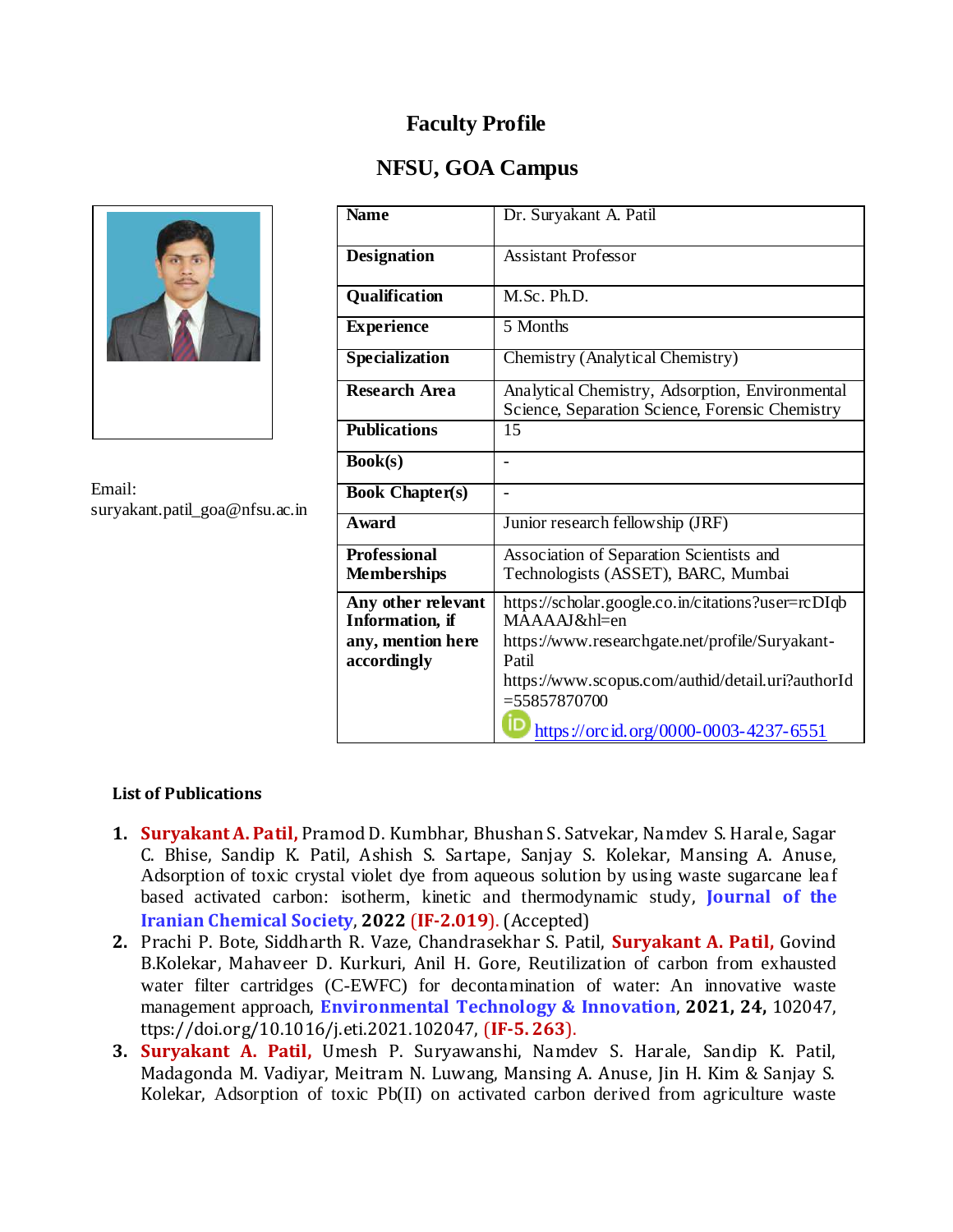(Mahogany fruit shell): isotherm, kinetic and thermodynamic study, **International Journal of Environmental Analytical Chemistry**, **2020,** https://doi.org/10.1080/03067319.2020.1849648 (**IF-2.826**).

- **4. Suryakant A. Patil,** Pramod D. Kumbhar, Sandip K. Patil, Madagonda M. Vadiyar, Umesh P. Suryawanshi, Chitra L. Jambhale, Mansing A. Anuse, Jin H. Kim & Sanjay S. Kolekar, Dynamic adsorption of toxic indigo carmine dye on bio-inspired synthesised  $Fe<sub>3</sub>O<sub>4</sub>$ nanoparticles: kinetic and thermodynamic study, **International Journal of Environmental Analytical Chemistry**, **2020,** https://doi.org/10.1080/03067319.2020.1734197. (**IF-2.826**).
- **5. Suryakant A. Patil,** Sandip K. Patil, Ashish S. Sartape, Sagar C. Bhise, Madagonda M. Vadiyar, Mansing A. Anuse, Sanjay S. Kolekar, A *Pongamia pinnata* pods based activated carbon as an efficient scavenger for adsorption of toxic Co(II): Kinetic and thermodynamic study, **Separation Science and Technology**, **2020, 55, (16)** 2904–2918, https://doi.org/10.1080/01496395.2019.1659366. (**IF-2.475**).
- **6.** Sandip K Patil, Sagar C Bhise, Deepak V Awale, Madagonda M Vadiyar, **Suryakant A Patil,** Dattatray B. Gunjal, Govind B. Kolekar, Uma V. Ghorpade, Jin H. Kim, Sanjay S. Kolekar "Seems Bad Turns Good" – traces of precursor in dicationic ionic liquid lead to analytical application, **Research on Chemical Intermediates**, **2018,** 44, 6267-6282, https://doi.org/10.1007/s11164-018-3489-7. (**IF-2.914**).
- **7.** Sandip K Patil, **Suryakant A Patil,** Madagonda M Vadiyar, Deepak V Awale, Ashish S Sartape, Laxman S Walekar, Govind B Kolekar, Uma V Ghorpade, Jin H Kim, Sanjay S Kolekar, Tailor-made dicationic ionic liquid as a fluorescent sensor for detection of hydroquinone and catechol, **Journal of Molecular Liquids**, **2017,** 244, 39-45, https://doi.org/10.1016/j.molliq.2017.08.119. (**IF-6.165**)
- **8.** Sandip K Patil, Deepak V Awale, Madagonda M Vadiyar, **Suryakant A Patil,** Sagar C Bhise, Sanjay S Kolekar Simple protic ionic liquid [Et<sub>3</sub>NH][HSO<sub>4</sub>] as a proficient catalyst for facile synthesis of biscoumarins, **Research on Chemical Intermediates**, **2017**, 43 (10), 5365-5376, https://doi.org/10.1007/s11164-017-2932-5. **(IF-2.914)**
- **9.** Sandip K Patil, Madagonda M Vadiyar, Sagar C Bhise, **Suryakant A Patil,** Deepak V Awale, Uma V Ghorpade, Jin H Kim, Anil V Ghule, Sanjay S Kolekar, Hydroxy functionalized ionic liquids as promising electrolytes for supercapacitor study of  $\alpha$ -Fe2O<sup>3</sup> thin films, **Journal of Materials Science: Materials in Electronics**, **2017**, 28 (16), 11738-11748, https://doi.org/10.1007/s10854-017-6978-3. **(IF-2.478)**
- **10.**Sandip K Patil, Deepak V Awale, Madagonda M Vadiyar, **Suryakant A Patil,** Sagar C Bhise, Anil H Gore, Govind B Kolekar, Jin H Kim, Sanjay S Kolekar, Amide Functionalized Ionic Liquid as Facile Fluorescent Probe for Detection of Nitrophenolic Compounds, **ChemistrySelect**, **2017**, 2 (14), 4124-4130, https://doi.org/10.1002/slct.201700611. **(IF-2.109)**
- **11.**Gurupad D Kore, **Suryakant A Patil,** Mansing A Anuse, Sanjay S Kolekar An extractive studies on behavior of thorium (IV) from malonate media by 2-octylaminopyridine: a green approach, **Journal of Radioanalytical and Nuclear Chemistry**, **2016**, 310 (1), 329-337, https://doi.org/10.1080/19443994.2013.839404, **(IF-1.371)**
- **12.**Ashish S Sartape, **Suryakant A Patil,** Sandip K Patil, Suresh T Salunkhe, Sanjay S Kolekar Mahogany fruit shell: a new low-cost adsorbent for removal of methylene blue dye from aqueous solutions, **Desalination and Water Treatment**, **2015**, 53 (1), 99- 108, https://doi.org/10.1080/19443994.2013.839404, **(IF-0.854)**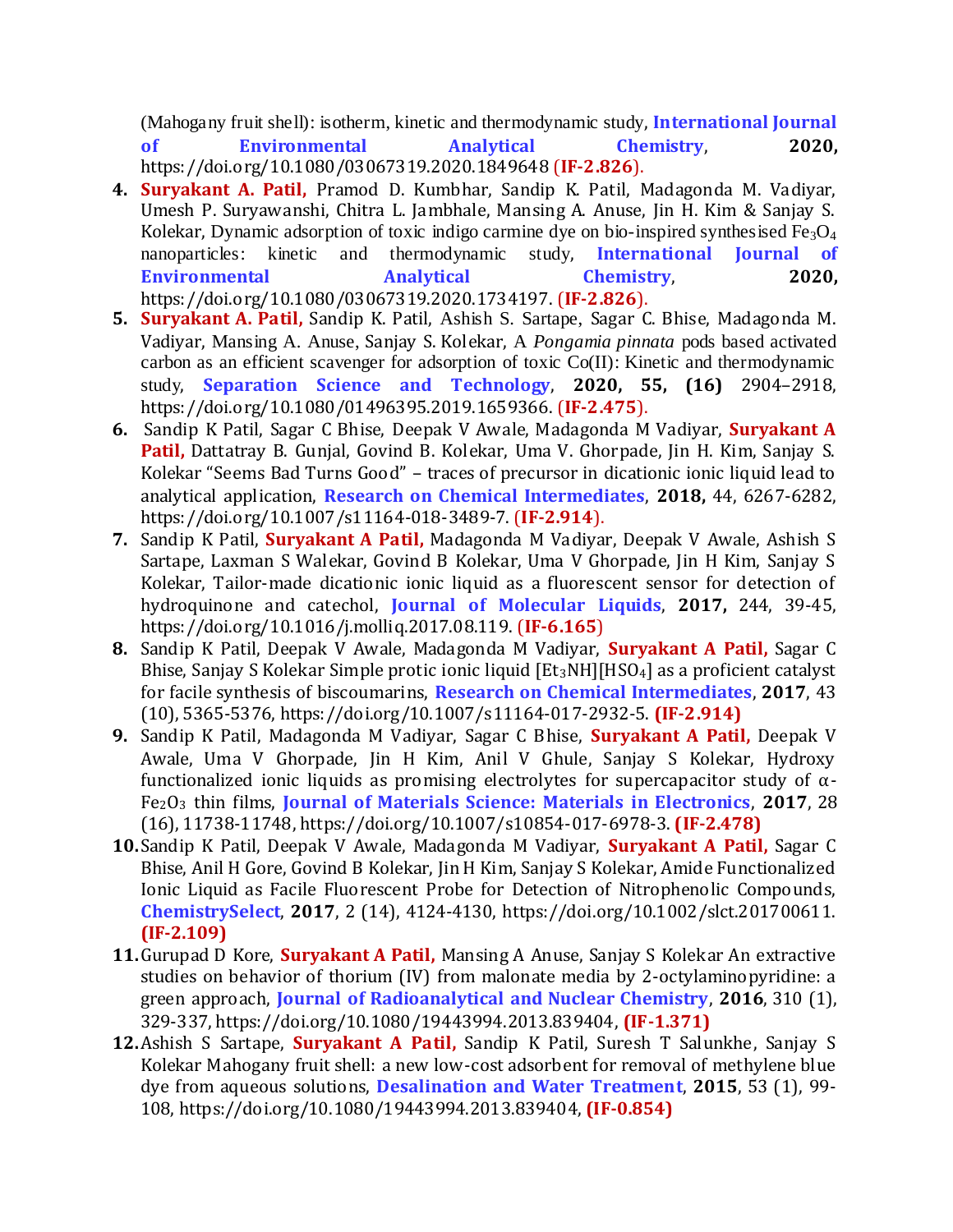- **13.**Madagonda M Vadiyar, Sagar C Bhise, Sandip K Patil, **Suryakant A Patil,** Dattatray K. Pawar, Anil V. Ghule Pramod S. Patil, Sanjay S. Kolekar, Mechanochemical Growth of a Porous ZnFe2O<sup>4</sup> Nano-flake Thin Film as an Electrode for Supercapacitor Application, **RSC Advances**, **2015**, 5, 45935-45942, https://doi.org/10.1039/C5RA07588B. **(IF-3.361)**
- **14.**G. D. Kore, **Suryakant A Patil,** S. B. Zanje, A. V. Ghule, S. S. Kolekar, M. A. Anuse, An extractive studies on behavior of Th (IV) from malonate media by 2-octyl amino pyridine: a green approach, Proceedings of the twelfth DAE-BRNS national symposium on nuclear and radiochemistry, **2015**, **46 (33),** 46089617.
- **15.**Uma Ghorpade, Mahesh Suryawanshi, Seung Wook Shin, Kishor V. Gurav, **Suryakant A Patil,** Bharati S Pawar, M. G. Gang, Sanjay Kolekar, Jin Hyeok Kim, Synthesis Of Metastable Wurtzite CZTS NCs And Their Transformation Into Kesterite CZTS Absorber Layer For Solar Cell Application, **The Korean Society for New and Renewable Energy, AFORE**, **2014**, 296.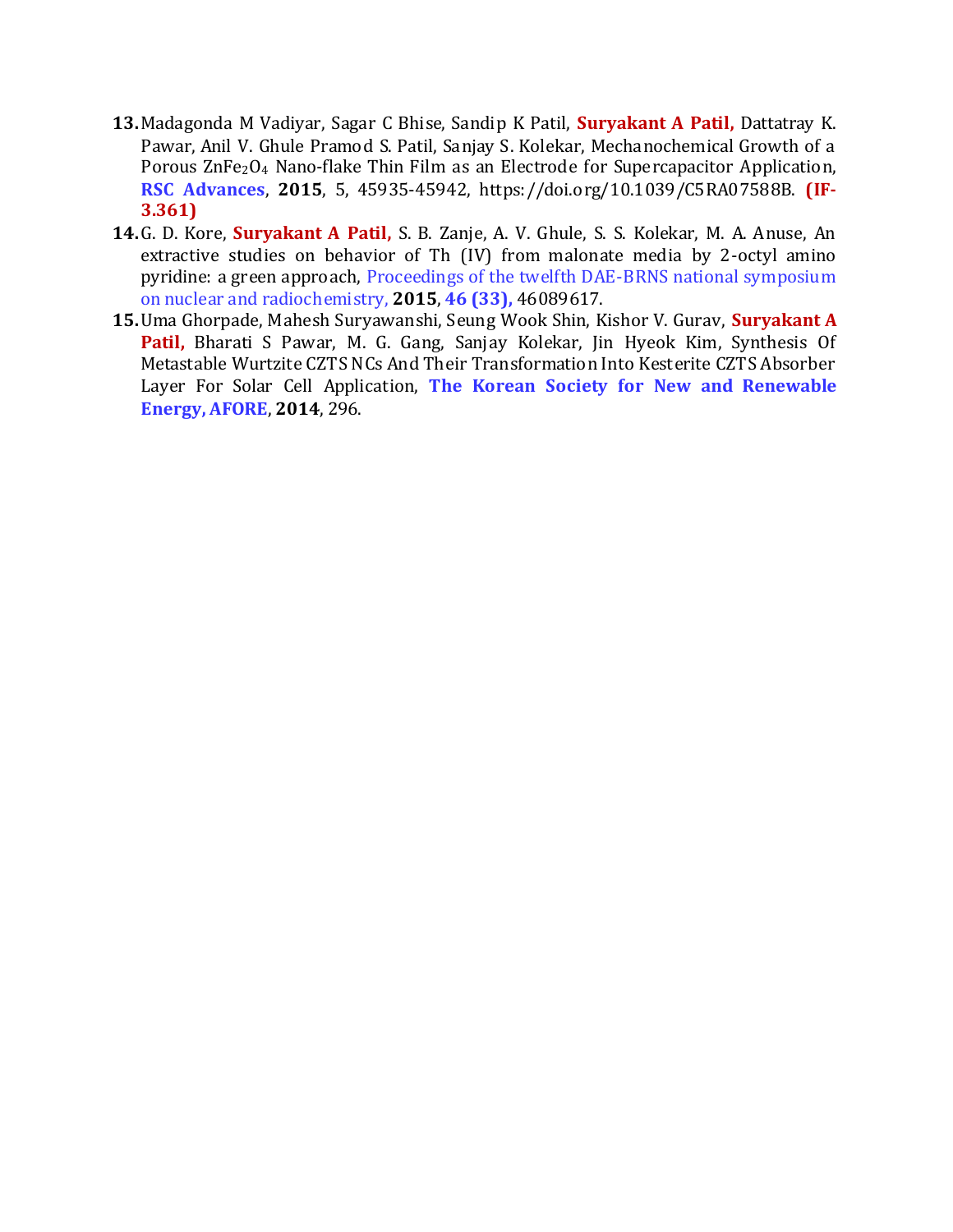# **NFSU, GOA Campus**

| <b>Name</b>                               | Dr. Panem Charanarur                                                       |
|-------------------------------------------|----------------------------------------------------------------------------|
|                                           |                                                                            |
| <b>Designation</b>                        | <b>Assistant Professor</b>                                                 |
|                                           |                                                                            |
|                                           |                                                                            |
| Qualification                             | B.Tech, M.Tech, Ph.D                                                       |
| <b>Experience</b>                         | 3-Years                                                                    |
| <b>Specialization</b>                     | Communication, MIMO, Software<br>Data                                      |
|                                           | Defined Radio(SDR), Network on Chip(NoC),                                  |
|                                           | Cloud Computing, Artificial Intelligence,                                  |
| <b>Research Area</b>                      | Cyber Security, Digital Forensics.<br>Data Communication, MIMO, Network on |
|                                           | Chip(NoC), Cloud Computing, Artificial                                     |
|                                           | Intelligence, Machine Learning, IoT Security,                              |
|                                           | Security, Digital Forensics<br>Cyber<br>and                                |
|                                           | Information Security, 5G & 6G Networks and<br>Security.                    |
| <b>Publications</b>                       | Attached                                                                   |
|                                           |                                                                            |
| <b>Book(s)</b>                            | 01                                                                         |
| <b>Book Chapter(s)</b>                    | 02                                                                         |
| <b>Award</b>                              | 1. Dr. Sarvepalli Radhakrishnan Best                                       |
|                                           | Faculty Award 2021 in Electronics<br>Engineering, from CPACE (Center for   |
|                                           | Professional Advancement), India                                           |
|                                           |                                                                            |
|                                           | 2. Ghiasuddin Babukhan Charitable Trust                                    |
|                                           | (GBK Trust) Merit Scholarship for B.Tech<br>and M.Tech (2008-2013).        |
|                                           |                                                                            |
|                                           | 3. Selected as a Fellowship for Ph.D from                                  |
|                                           | Ministry of Electronics and Information                                    |
|                                           | Technology, Government of<br>India,                                        |
|                                           | "Visvesvaraya PhD Scheme".(2015-2020)                                      |
|                                           | 4. Selected best Volunteered<br>as<br>an                                   |
|                                           | Ambassador IEEE Xtream 13.0, 2019.                                         |
|                                           |                                                                            |
| <b>Professional</b><br><b>Memberships</b> | IEEE.India-93055123<br>IAENG, Hongkong-135344                              |
|                                           | CSTA USA-2931759                                                           |
|                                           | IACSIT-80347900                                                            |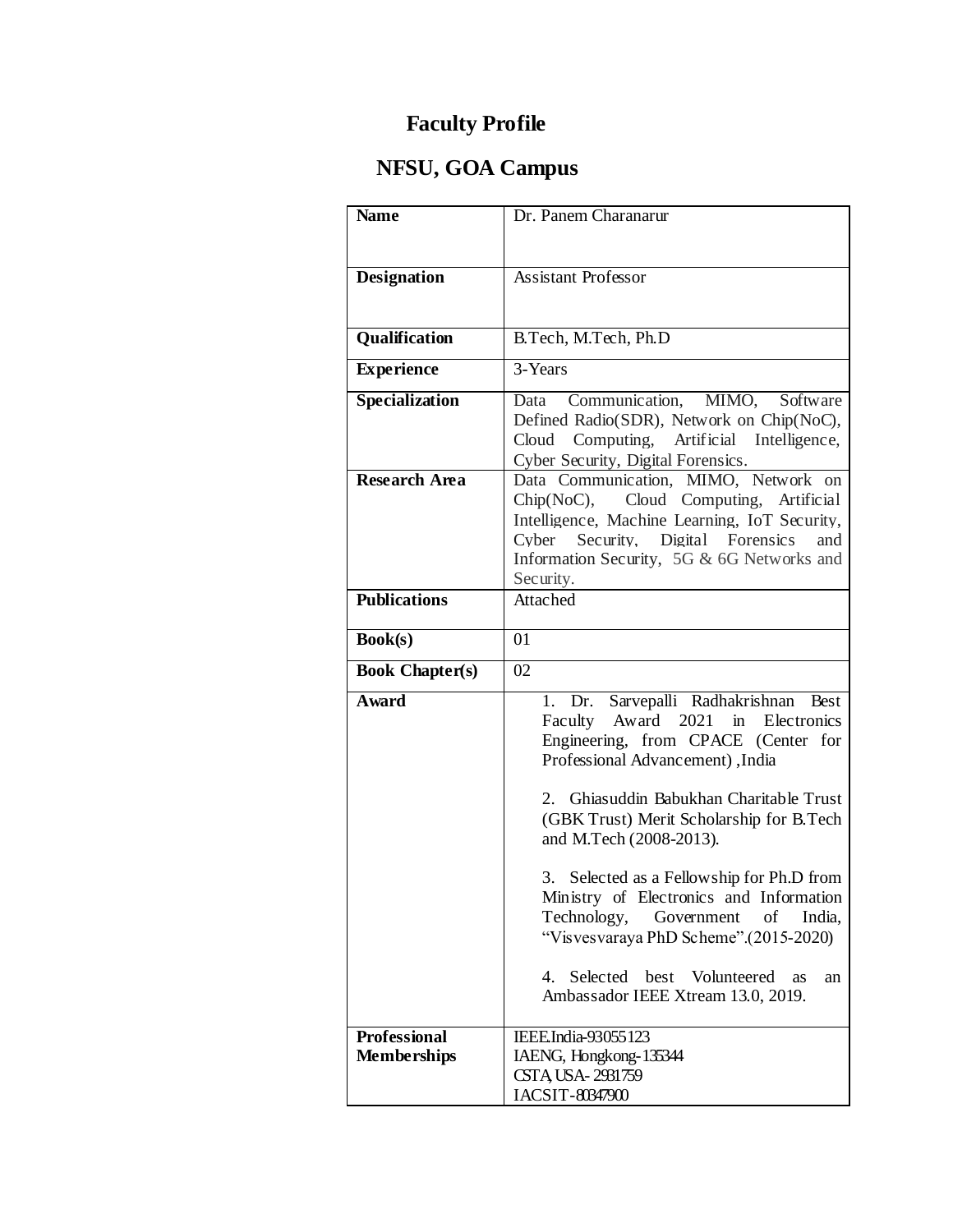

|                                       | ISOC-424731<br>SCIEI-20140612001                                    |
|---------------------------------------|---------------------------------------------------------------------|
|                                       |                                                                     |
| Any other relevant<br>information, if | Patent:5 (Attached)                                                 |
| any, mention here<br>accordingly      | Copyright:01 (Attached)                                             |
|                                       | Workshops Attended:12 (Attached)                                    |
|                                       | Invited session Chair of International<br>Coneferences:07(Attached) |
|                                       |                                                                     |
|                                       |                                                                     |
|                                       |                                                                     |

Email:panem.charan\_goa@nfsu.ac .in

*(List of publication may be attached with this file)*

### **Journal Publication:**

- **1. Panem Charanarur**, Rajendra S. Gad, Brajesh Kumar Kaushik, "Vertical Traversal Approach Towards TSV's Optimization Over Multi-layer Network on Chip (NoC)".Microelectronics Journal (Elsevier), Vol.116, Issue.10, pp.1-13, 2021.
- **2. Panem Charanarur**, Gundu, S.R.C.A. & Timmapuram A, RS Gad "Emerging computational challenges in cloud computing and RTEAH algorithm based solution". Journal of Ambient Intelligence and Humanized Computing(Springer Nature), Vol.12, Issue.7, 14th, July-2021.
- **3. Panem Charanarur**, Udaysingh V. Rane, Rajendra S. Gad, " Design of Network on Chip (NoC) Computing Node for Mesh Topology using Soft-core NIOS-II Processor ", IOP: [Journal](https://iopscience.iop.org/journal/1742-6596) of [Physics\(](https://iopscience.iop.org/journal/1742-6596)IOP), **Vol.** 1921(012075), **pp.1-10**, 2021.
- **4. Panem Charanarur**, Girish Abhyankar, Rajendra Gad, Deepak Chodankar and Gourish Naik, "Gaussian Vortex Beam modeling for multiplexing in data communication using OAM", IOP: Journal of [Physics,](https://iopscience.iop.org/journal/1742-6596) **Vol.** 1921(012054), **pp.1-10,** 2021**.**
- **5. Charanarur Panem**, Vinaya Gad, Rajendra S. Gad "Sensor's Data Transmission over QAM Using LDPC over MIMO Channel to enhance the Channel capacity: Performance analysis over RMSE and BER", Materials Science and [Engineering\(](http://iopscience.iop.org/journal/1757-899X)IOP),561, 2019.
- **6. Panem Charanarur**, Deepak Choudankar, Rajendra S. Gad "PCA Data Reduction for MIMO based Channel, capacity Enhancement Using 16-QAM Modulation", Universal Journal of Electrical and Electronic Engineering, **Vol. 7(2), pp. 118 – 126,2020.**
- **7. Panem Charanarur**, Gundu, S.R.C.A. & Timmapuram, A. "The Dynamic Computational Model and the New Era of Cloud Computation Using Microsoft Azure. Springer nature computer science(SCI), Springer, 1**,** 264, 2020**.**
- **8. Panem Charanarur**, Vinaya Gad, Rajendra S. Gad "Sensor's Data Transmission over BPSK Using LDPC (Min-Sum) Error Corrections over MIMO Channel: Analysis over RMSE and BER", Material Today: Proceeding(Elsevier), 2020.
- **9. Panem Charanarur**, Gundu, S.R.C.A. & Timmapuram, A. "Intelligence Using Automata-Based Nature's Digital Philosophy". Springer nature computer science, Springer. 1, 189, 2020.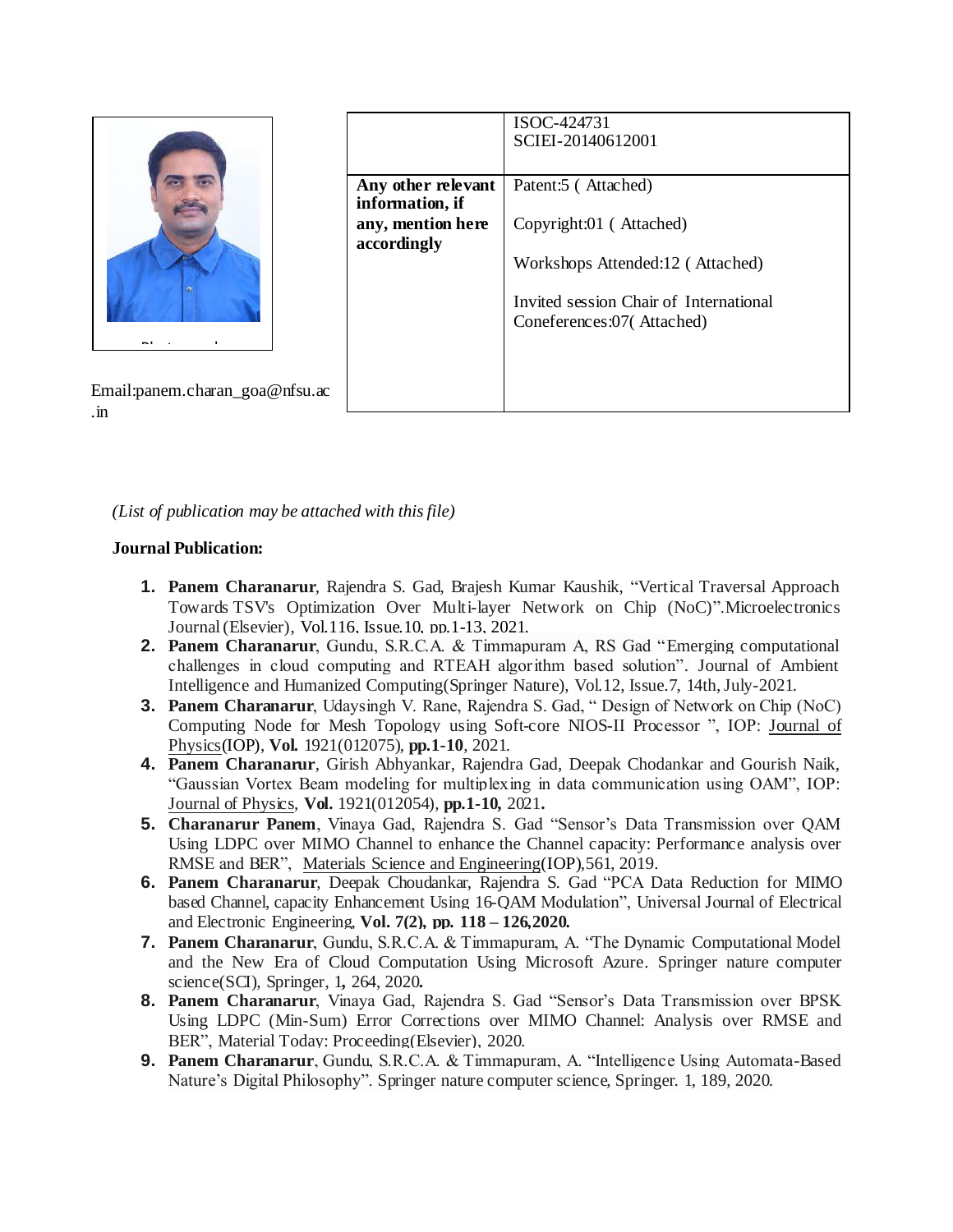- **10. Panem Charanarur**, Gundu, S.R., C.A. & Timmapuram, A. "Hybrid IT and Multi-Cloud an Emerging Trend and Improved Performance in Cloud Computing". Springer nature computer science, Springer, 1**,** 256, 2020**.**
- **11. Panem Charanarur**, B. Samarpana Rao, M. Nagendra Vara Prasad, M.V. Lakshmaiah, Y. Munikrishna Reddy," Partial oxygen effect on the optical behavior of AlCu2O thin films using the reactive sputtered method", Materials Today: Proceedings,Vol.27, P1, 2019.
- **12. Panem Charanarur**, Gundu, S.R., C.A. & Timmapuram, A. "Robotic Technology-Based Cloud Computing for Improved Services". Springer nature computer science, Springer, 1**,** 190, 2020**.**
- **13. Panem charanarur,** Gundu, S.R., & Thimmapuram, A. "Real-Time Cloud-Based Load Balance Algorithms and an Analysis". Springer nature computer science, Springer, 1**,** 187, 2020**.**
- **14. Panem Charanarur,** Gundu, S.R., Manjunath L, " ARSM hybrid hash algorithm based optimal solution approach and implementation for improved cloud security defensive mechanism ", International Journal of Advanced Scientific Technologies in Engineering and Management Sciences, Vol.7, Issue.2, pp.06-14, 2021.
- **15. Panem Charanarur,** Gundu, " A Scientific Study on Nava Padma Koulinee Yoga Sadhana ", International Journal of Research Publication and Reviews, Vol.2, Issue.12, 2021.
- **16. Panem Charanarur,** Gundu, S.R, Manjunath L " Amalgamated Cloud AI : Transpiring Revolution in broadband cellular network standards ", International Journal of Advanced Trends in Engineering, Science and Technology, Vol.6, Issue.4, pp.11-15, 2021.
- **17. Panem Charanarur,** Gundu, S.R., & Thimmapuram, A. " Proposal of DPPM based IOT-Cloud convergent Monitoring system for focused seriation & tracing of 2019-nCoV", International Journal of Advanced Scientific Technologies in Engineering and Management Sciences (IJASTEMS), Vol.6, Issue.5,pp.1-6, 2020.
- **18. Panem Charanarur,** D.Kavya"Programmed Control Scheme For Air Contamination And Hazards Revelation In Vehicles", International Journal of Advanced Scientific Technologies in Engineering and Management Sciences (IJASTEMS) , Vol.1, Issue.6, pp.29-34, 2015.
- **19. Panem Charanarur** "Flexible and A Low Power Multi-Modulus Frequency Divider", International Journal of Emerging Trends in Electrical and Electronics, Vol.10, Issue.5, pp.1-5, 2014.
- **20. Panem Charanarur**, ChepuriSatish "An Efficient High-Speed Wallace Tree Multiplier", International Journal of Emerging Trends in Electrical and Electronics, Vol.10, Issue.4, pp.38-42, 2014.
- **21. Panem Charanarur**,M.Manjula"An Efficient Carry Select Adder", International Journal of Innovative Research in Science and Engineering (IJIRSE), Vol.2, Issue.5, pp.338-343, 2014.
- **22. Panem Charanarur**,M.SaiChandraSekhar "Data Security By Using X-BEE ", International Journal of Emerging Trends in Electrical and Electronics vol.10, Issue.2, pp.67-71, 2014.
- **23. Panem Charanarur**, M.SaiChandraSekhar "Secure Data transmission Using Blowfish Algorithm", International Journal of Innovative Research in Science and Engineering (IJIRSE), Vol.2, Issue. 5,pp. 305-311, 2014.
- **24. Panem Charanarur**, K.Venkateswarlu "Hard Disk Duplication", International Journal of Emerging Trends in Electrical and Electronics, Vol.4, Issue.2, 2013.

#### **Conference:**

- **1. Panem Charanarur**, GS Rao, "Observed Issues In Cloud-Based Web Commerce Adoption For The Financial Transactions In Hyderabad", First International Two-Day Conference on Advanced Research and Development in Computer Science and Information technology (ARDCSIT – 2021), July 13-14, 2021. **(IMCMS)**
- **2. Panem Charanarur,** Vinaya Gad, Rajendra S. Gad, " MIMO Channel Capacity Enhancement Using PCA Data Reduction Methods with QPSK Modulation ", IEEE International Conference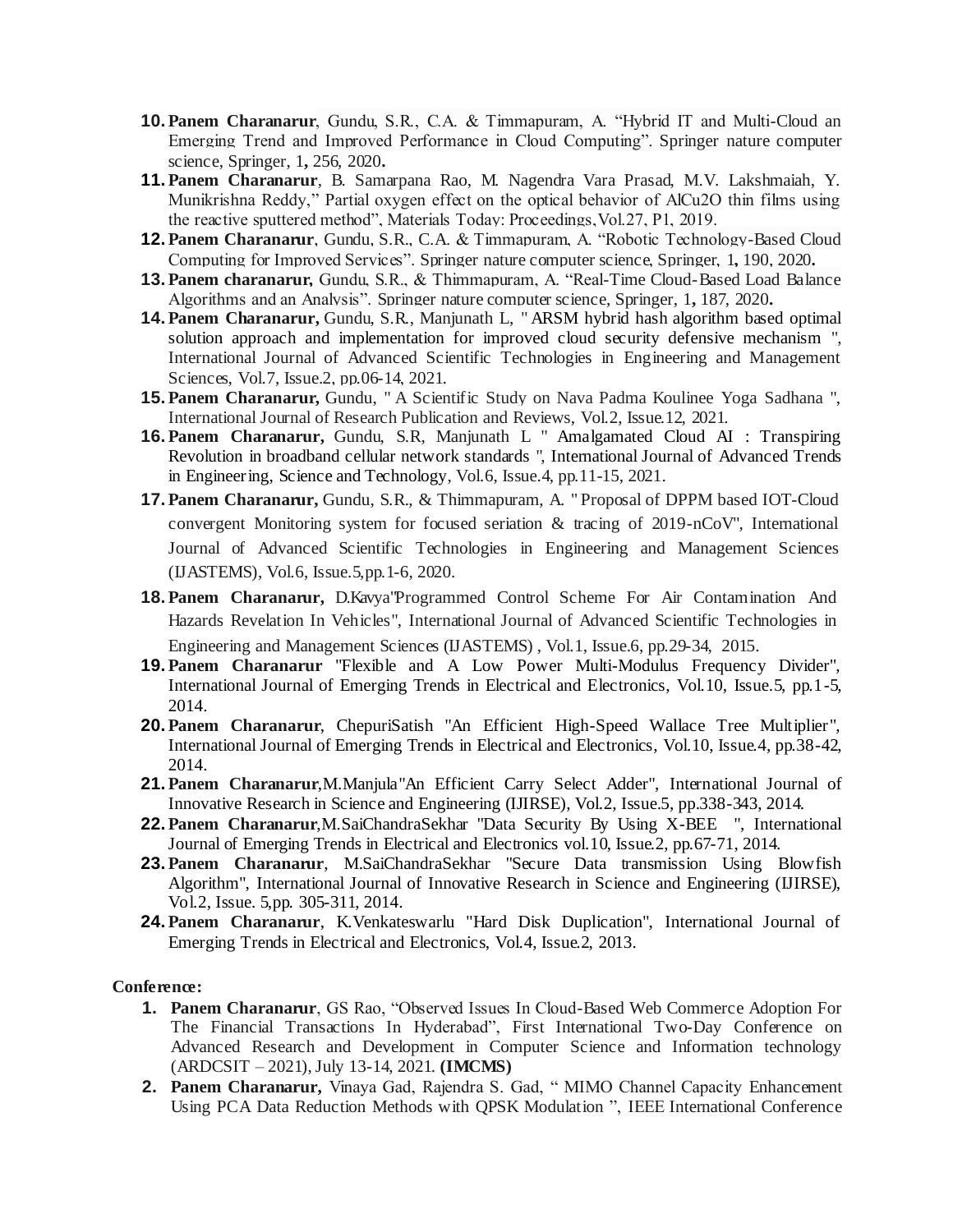on Distributed Computing, VLSI, Electrical Circuits and Robotics (2019 DISCOVER), On August 11-12,2019.Manipal Institute of Technology, Manipal, Karnataka, India.**(IEEE)(Scopus).**

- **3. Panem Charanarur,** Udaysingh V. Rane, Vinaya R. Gad, Rajendra S. Gad\*, G. M. Naik, "3D Mesh 2,4,8 layer NoC Evaluation With Virtual Channel Link Capacity Enhancement ", 2018 IEEE International Conference on Current trends towards Converging Technologies (ICCTCT 2018), Coimbatore on 1 – 3 March 2018. **(IEEE) (Scopus).**
- **4. Panem Charanarur** , Udaysingh V. Rane, Vinaya R. Gad, Rajendra S. Gad\*, G. M. Naik, "3D & 4D 2 Layer Mesh NoC Evaluation for Fault-Tolerant over Combinations of Vertical Channel", 2018 IEEE International Conference on Current trends towards Converging Technologies (ICCTCT 2018), Coimbatore on 1 – 3 March 2018. **(IEEE) (Scopus).**
- **5. Panem Charanarur**, Udaysingh V. Rane, Vinaya R. Gad, Kovendan AKP, D. Sridharan, Rajendra S. Gad, Nourish M. Naik, "Performance Analysis Of 16x16, 32x32, 64x64 2-D Mesh Topologies For Network On-Chip", IEEE International Conference WiSPNET-2017, SSN Engineering College, Chennai, on March 22 to 24<sup>th</sup>-2017. (IEEE) (Scopus).
- **6. Panem Charanarur**, SK Sheeba Kowsar, "Automobiles Movement Estimation on Road: The Usage of MATLAB " Proceedings of IEEE International Conference ICEEOT- 2016 organized by DMIEC, Chennai, India, March 3-5 2016(978-1-4673- 9939-5/16/\$31.00 ©2016 IEEE). **(IEEE) (Scopus)**
- **7. Panem Charanarur**, A. A. Gaonkar, "Sensors Data Fusion Architecture Over MIMO: Case Study of Quadcopter" Proceedings of IEEE International Conference ICEEOT- 2016 organized by DMIEC, Chennai, India, March 3-5 2016(978-1-4673-9939-5/16/\$31.00 ©2016 IEEE). **(IEEE) (Scopus)**
- **8. Panem Charanarur**, Rajendra S. Gad, "3D & 4D 2 Layer Mesh NoC Evaluation for Fault-Tolerant over Combinations of Vertical Channel"  $,11<sup>th</sup>$  Annual Symposium on VLSI and Embedded System VSI-2018, Goa University, Goa, March 22-23, 2018.
- **9. Panem Charanarur**, Udaysingh V. Rane, Rajendra S. Gad, "Network On-Chip Performance Analysis Of 2-D Mesh, 3D Mesh Topologies For CBR and FTP applications", VSI-2017, Goa, on April 28<sup>th</sup> -2017.
- **10. Panem Charanarur,** A.Dastagiriah*,* "A Novel Architecture And Low Power 32/33/47/48/64/65/79/80 Multi-Modulus Frequency Divider" Proceedings of International Conference ICRTEC2014 Organized by Dr.YSR Institute of Engineering and Technology, AP, India, June 2014.
- **11. Panem Charanarur,** BSai Kumar*, "*Smart city with the connected environment: Intelligent and connected city" Proceedings of International Conference CCEEDS2015 Organized by SNEC, Vijayawada, India, March 2015.
- **12. Panem Charanarur,** DKChawriya*, "*Air pollution Effect on Human Being and Its Control and Measures and Techniques" Proceedings of International Conference CCEEDS2015 Organized by SNEC, Vijayawada, India, March 2015.
- **13. Panem Charanarur**, L.Bhargava Reddy *- "*Stellar Communication*" 5th*National Level Student Symposium on ATM-12, AITSRajampet, YSR Kadapa, A.P. On 15<sup>th</sup> March 2012.

#### **Book Publication:**

**1. Panem Charanarur**, GS Rao, Pratik Patel"Cloud computing and its Service Oriented Mechanism", Akinik, AkiNik Publications, January-2022.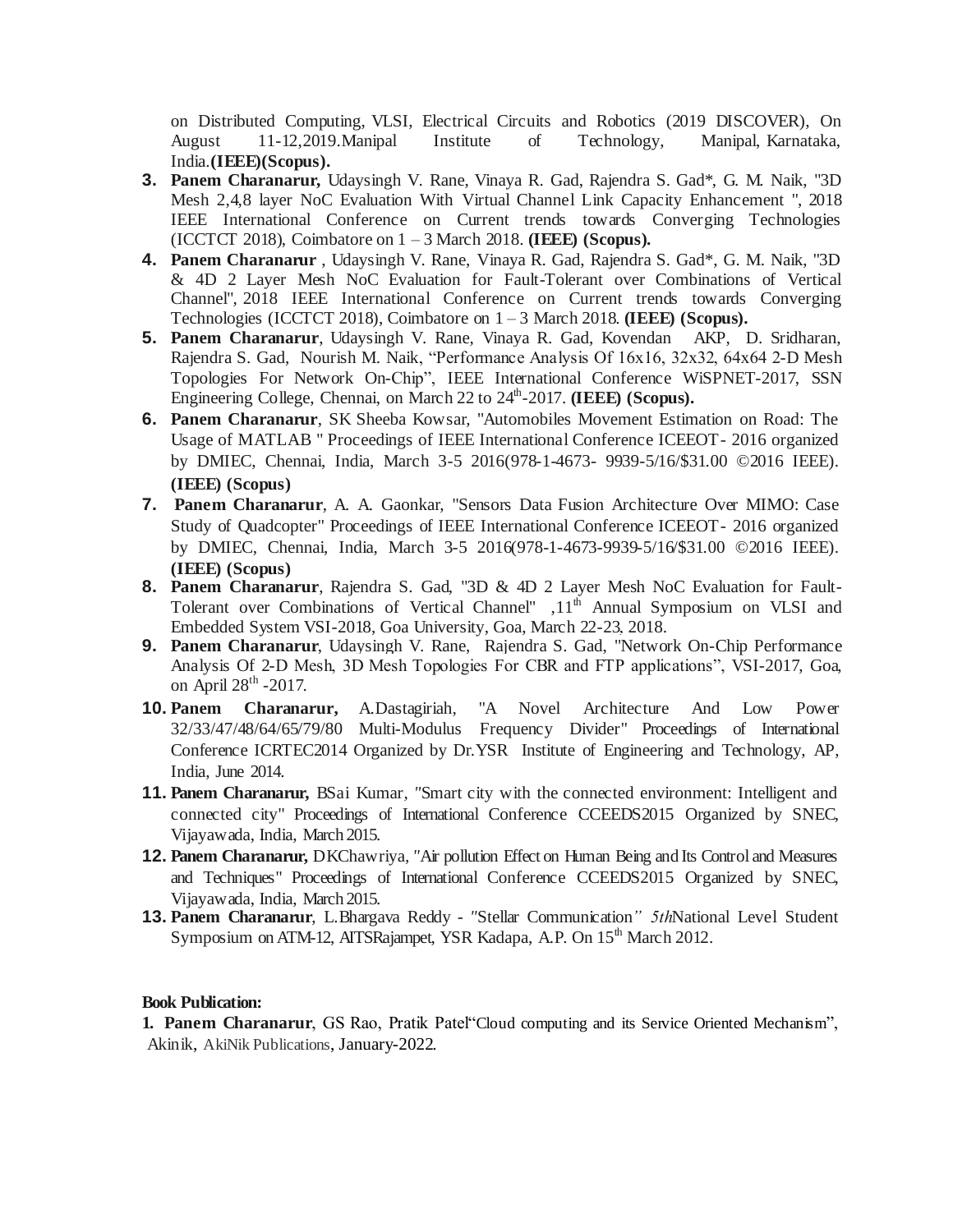#### **Book Chapters:**

1. **Panem Charanarur**, Vinaya Gad, Rajendra S. Gad, "Polynomials in Error Detection and Correction in Data Communication System", Coding Theory, Intech Open Publishers, November 6th, 2019,DOI: 10.5772/intechopen.86160.

2. **Panem Charanarur**, GS Rao, "High-performance computing-based scalable 'Cloud forensics-asa-Service' readiness framework factors - A review", Cybersecurity and Network Security: Advances, Applications, and Emerging Trends, Willey Publication, December-2021.

### **Patent:**

- **1. Charanarur Panem**, "Internet of things based EBOLA virus detection among masses". Application Number:202141022887,Filed on 22/05/2021,Published in Indian patent Journal, No. 24/2021 on 11/06/2021.
- **2. Charanarur Panem**, "An Artificial Intelligence enbled Cryptography based financial Analytical tool", Application Number:202111036657,Filed on 13/08/2021, Published in Indian patent Journal, No. 36/2021,Part.1, on 03/09/2021.
- **3. Charanarur Panem**, "Method for automating Smart Green House using IoT". Application Number: 2021104408, IP Australia , Filed on 21/07/2021.
- **4. Charanarur Panem**, "Method for Improving the Crop Health using IoT in Smart Agriculture Farming". Application Number: 2021104431, IP Australia , Filed on 21/07/2021.
- **5. Charanarur Panem**, "A Method And System For Improving Wireless Sensor Network Using Fault Mitigation Technology", Application Number:202111040410, IP India, Filed on 06/09/2021.

### **Copyright:**

**1. Charanarur Panem**, "Virtual Reality Learning and Amusement". Application under review,Filed on 15/11/2021, Canadian Intellectual Property Office, Canada.

#### **WorkShops:**

- 1. One Week AICTE-ATAL FDP on "Artificial Intelligence Enabled Sensors and Networks for 5G Wireless Communications", Mahendra Engineering College, Tamilnadu, India, from December 06 to 10, 2021. (AICTE)
- 2. One Week AICTE-ATAL FDP on "Modulation, Coding and Multiple Access Techniques for Wireless Communication and Storage Systems", IIT Goa, Goa November 15 to 19, 2021. (AICTE)
- 3. One Week AICTE-ATAL FDP on " Internet of Things", SreeVidyanikethan Engineering College, Tirupati, India, from October 25 to 29, 2021. (AICTE)
- 4. Three Week AICTE STTP phase-I,II,III Short Term Training Programme on " VLSI DESIGN AND VERIFICATION", AITS Rajampet, Andrapradesh. (AICTE)
- 5. One Week AICTE-ATAL FDP on " Towards 5G Communications & Beyond with IoT, Machine Learning", Goa Engineering College, Goa, India, from November 23 to 27, 2020. (AICTE)
- 6. One Week AICTE-ATAL FDP on "GIS & Remote Sensing", Goa University, India, from October 12 to 16, 2020. (AICTE)
- 7. One Week STTP/FDP on "RECENT TRENDS IN INDUSTRY 4.0 TECHNOLOGIES", Department of Computer Engineering, Don Bosco College of Engineering, Fatorda, Goa, India, from July 27 to 31 July,2020.(STTP)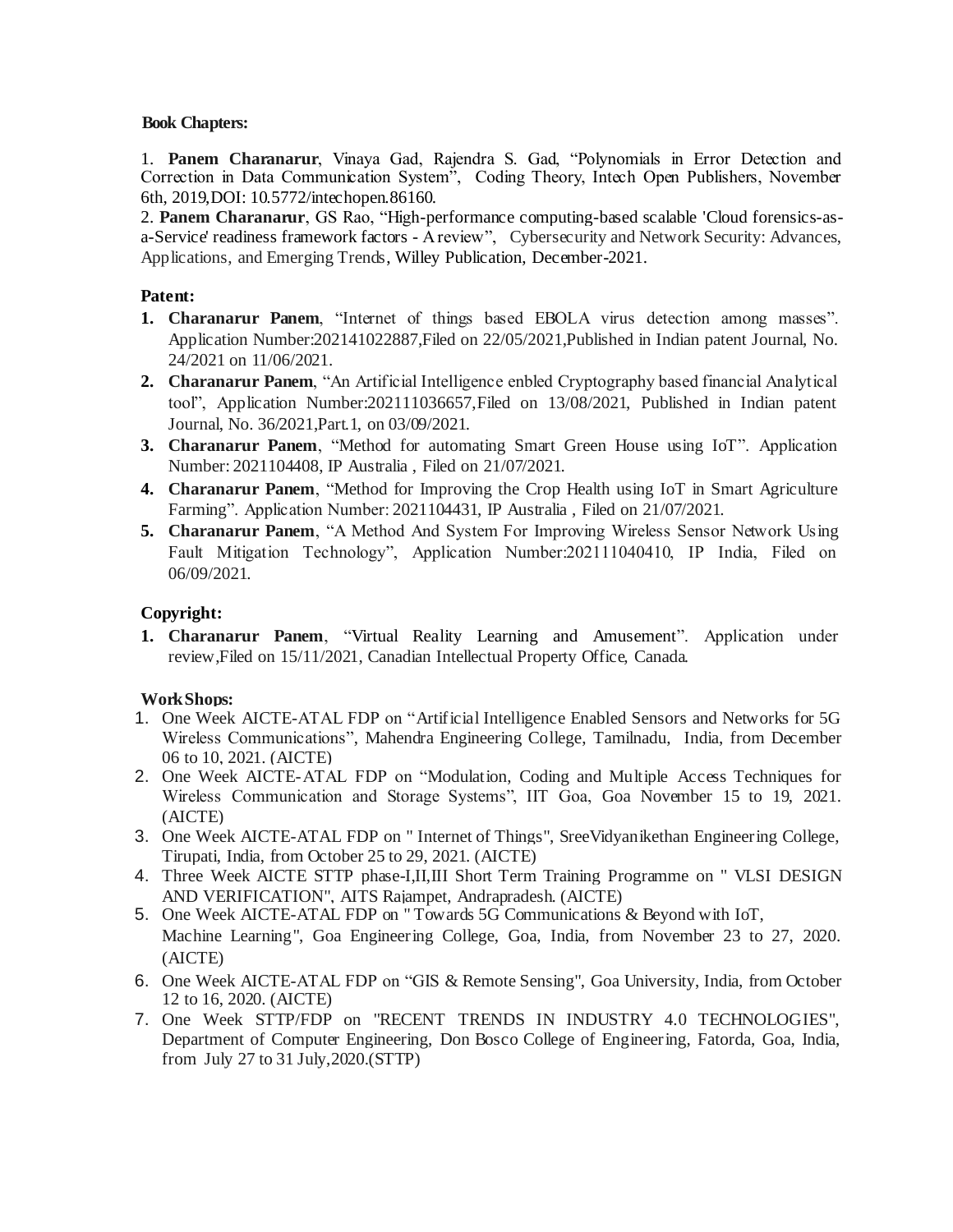- 8. One Week FDP on "RECENT ADVANCES IN RF AND MICROELECTRONICS", Department of Computer Engineering, Don Bosco College of Engineering, Fatorda, Goa, India, from 31 August to 4 September,2020. (STTP)
- 9. ACM Summer School on Data Sciences to be held at Goa University from 4th 16th June 2018.(ACM)
- 10. Two Day workshop on "Image Processing & Current Trends" at IETE, Hyderabad A.P. 19-20<sup>th</sup> February 2011. (IETE)
- 11.Two Day workshop on "VLSI Circuit Design Using Cadence Design Tools" at Audhisankara College Of Engineering & Technology, Gudur, SPSR Nellore, A.P., On  $09-10<sup>th</sup>$  May2013.
- 12.Two Day workshop on " Visvesvaraya PhD Scheme Paper Presentations a Review Meetings "on 13 a 14 October, 2016 at Indian Institute of Technology Bombay (IITB).

#### **Invited session Chair of International Conferences**

- **1.** Session Chair Person for " Third International Conference on Advances in Electrical and Computer Technologies 2021 (ICAECT 2021)", Coimbatore, Tamil Nadu, India, during 29 – 30, Octomber 2021.
- **2.** Session Chair Person for " Fourth IEEE International Conference on Electrical, Computer and Communication Technologies (ICECCT 2021)", Velalar College of Engineering and Technology, Erode, Tamil Nadu, India, during 15 – 17, September 2021.
- **3.** Session Chair Person for "**Second International Conference on Advances in Physical Sciences and Materials 2021 (ICAPSM 2021)**", Coimbatore, Tamilnadu, India during August 17 – 18, 2021.
- **4.** Session Chair Person for "International Conference on **Materials Science and Manufacturing Technology** (ICMSMT 2021)", Coimbatore, Tamilnadu, India during April 15 – 16, 2021.
- **5.** Session Chair Person for "International Conference on Advances in Smart Sensors, Signal Processing and Communication Technology (ICASSCT 2021)", at Goa University, Goa, India during March 19 – 20, 2021.
- **6.** Session Chair Person for "IEEE International Conference on Advances in Electrical, Computing, Communications and Sustainable Technologies (ICAECT 2021)", at Shri Shankarachariya Technical Campus (SSTC), Bhilai, Chhattisgarh, India during February 19 – 20, 2021.
- **7.** Session Chair Person for "IEEE International Conference of Electrical, Electronics, Signals,Communication and Optimization (EESCO)-2015", Vignan Institute of information Technology (VIIT) Duvvada, Visakhapatnam.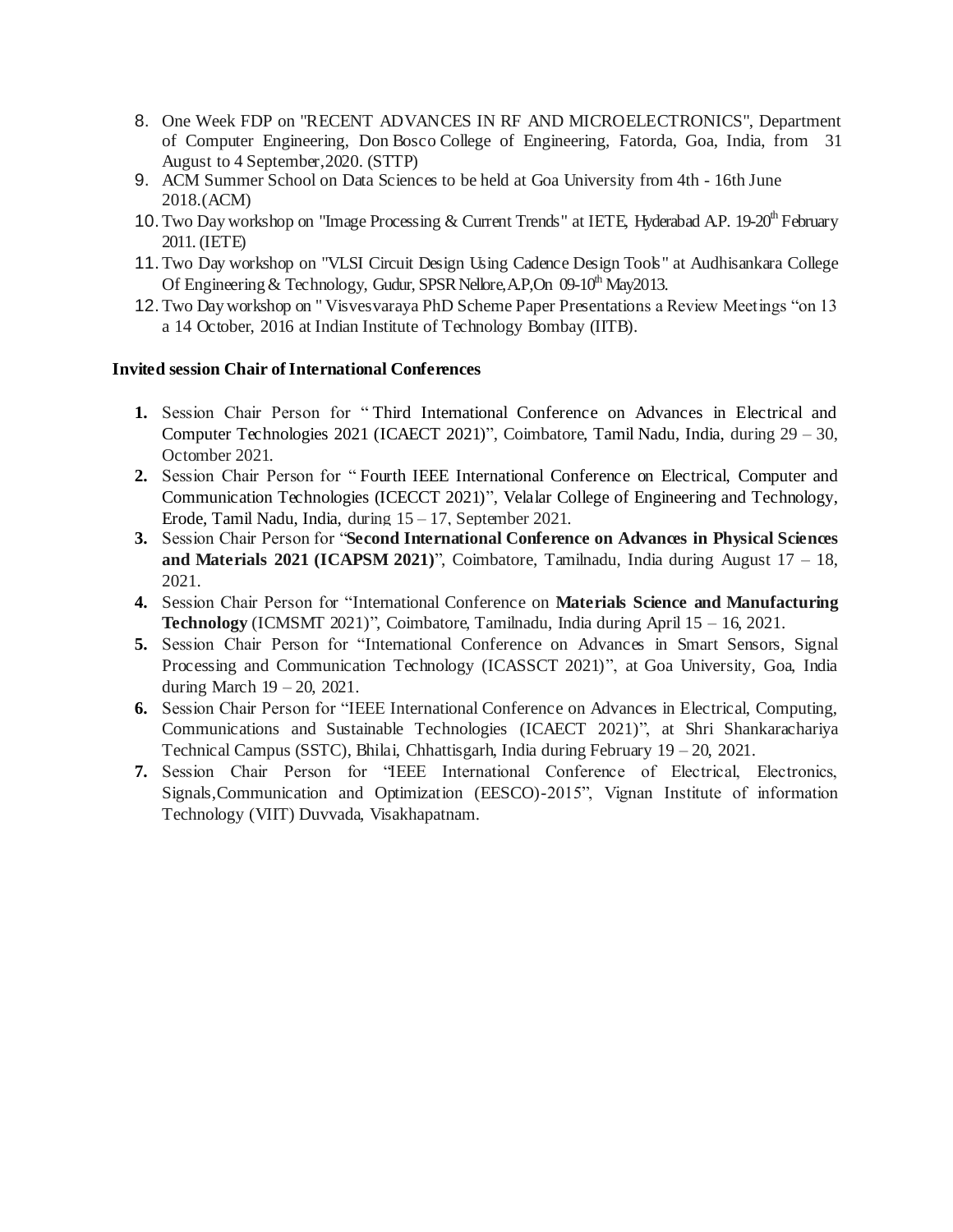## **NFSU, GOA Campus**



Email:

*(List of publication may be attached with this file)*

| <b>Name</b>             | Mr. Kashinath Chandelkar                           |
|-------------------------|----------------------------------------------------|
|                         |                                                    |
|                         |                                                    |
| <b>Designation</b>      | Teaching and Research Assistant                    |
|                         |                                                    |
|                         |                                                    |
| Qualification           | PhD (Computer Science & Engineering) Thesis        |
|                         | submitted                                          |
| <b>Experience</b>       | 4 years                                            |
|                         |                                                    |
| Specialization          | Data Mining, DBMS                                  |
| <b>Research Area</b>    | Digital forensics, cloud computing                 |
|                         |                                                    |
| <b>Publications</b>     | Enclosed as an attachment                          |
| Book(s)                 | <b>NIL</b>                                         |
|                         |                                                    |
| <b>Book Chapter(s)</b>  | 02                                                 |
| <b>Award</b>            | <b>NIL</b>                                         |
| <b>Professional</b>     | <b>NIL</b>                                         |
| <b>Memberships</b>      |                                                    |
|                         |                                                    |
| Any other relevant      | 1. Completed 3 years of NCC training (Senior       |
| <b>Information</b> , if | Division- Army Wing) under Goa Karnataka           |
| any, mention here       | regiment. Successfully qualified NCC B and C       |
| accordingly             | certifications. Participated at state and national |
|                         | level competitions during the tenure.              |
|                         |                                                    |
|                         | 2. Qualified GATE in Information Technology        |
|                         | (2006)                                             |
|                         |                                                    |

**email Id**: kashinath.chandelkar\_goa@nfsu.ac.in

### **Publications in Peer Reviewed Journal during PhD tenure**

- 1. Kashinath Chandelkar and Dr Piyush Gupta. " *An India towards Global Ranking standards: A move towards data Curation*" International Journal of Innovative Technology and Exploring Engineering (IJITEE) , *Scopus Indexed Journal*, Vol. 9, Issue.3, PP. 504-509, Jan. 2020.
- 2. Kashinath Chandelkar, "Prototyping *Algorithm for performance Enhancement for CBIR using nvidia Cuda 7.5*" International Journal of Computer Science & Engineering (IJCSE), Vol. 5, Issue.3, PP.37-43, 2016.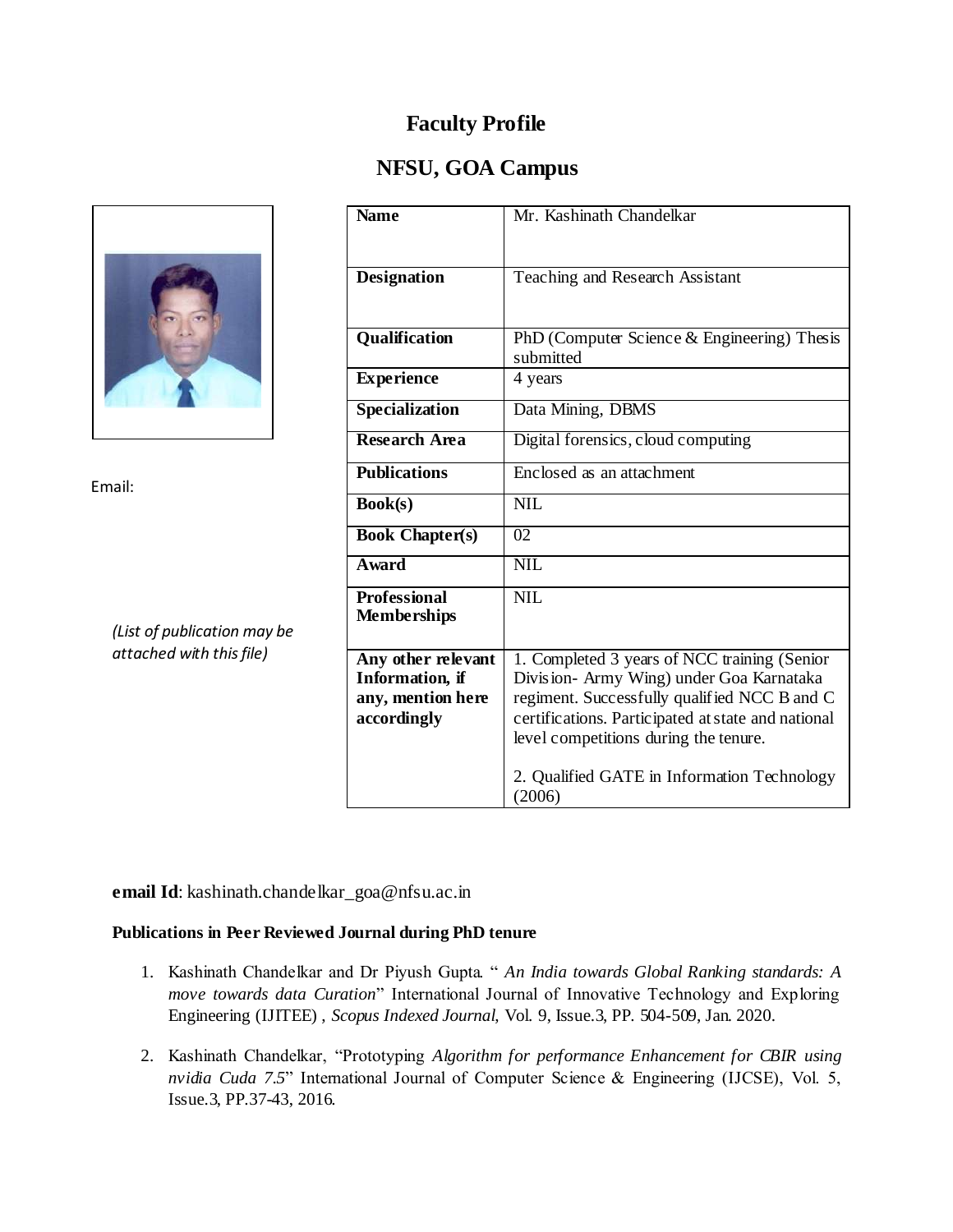- 3. Kashinath Chandelkar and Dr. Piyush Gupta, " *Innovative Information Retrieval framework on dedicated cloud using MapReduce & Hummingbird primitives"* International Journal of Scientific and Engineering Research (IJSER), Vol. 5, Issue 9, PP. 668-671, 2014.
- 4. Kashinath Chandelkar and Dr. Piyush Gupta., "Query *Processing and Optimization in the Distributed Architecture using NoSql: a Banking System*" International Journal of Advanced Computer Engineering and Communication Technology (IJACECT) , Vol.3, Issue.4, PP.25-28, 2014.
- 5. Kashinath Chandelkar and Dr. Piyush Gupta, "*Analyzing high Performance cloud Computing: A perspective Approach*", International journal of advance Research in Computer Science & Software Engineering, Vol.3, Issue. 4, PP. 986-990, 2013.
- 6. Kashinath Chandelkar and Dr. Piyush Gupta, "Intelligent *Network Practices and Innovative Networking Solution for Enterprises",* International Journal of Emerging Research in Management and Technology, Vol.1, issue.2, PP. 41-45, 2012.

### **Publications/Presentation in International Conferences/Symposium**

- 1. Mr. Kashinath Chandelkar, Dr. Piyush Gupta, Ms Heeral Gupta, "Technology Enhanced Learning: A simulated cloud based initiative for smart university" *IEEE Explorer, Scopus Publication,* IconDSC*, Christ University Bangalore, 1-2 march 2019.*
- 2. Mr. Kashinath Chandelkar and Dr. Piyush Gupta, "Cloud Computing: Migrating Business to the next Generation", *ACM International Conference, IRIS 2015, Bits Pilani Goa Campus, 5-7 February 2015.*
- 3. Kashinath Chandelkar and Dr. Piyush Gupta, "The Need and Impact of Hummingbird Algorithm on Cloud based Content Management System", *International Conference by DST and Microsoft at LNMIIT Jaipur,* 13 February 2014.
- 4. Kashinath Chandelkar and Dr. Piyush Gupta, "Application Compatibility factors for cloud migration", *IEEE International Conference* at ITM Gurgaon, 21-22 February 2014.

### **Book chapter**

| <b>Book Name</b>       | <b>Chapter details</b>                                                  | <b>Publisher</b> |  |
|------------------------|-------------------------------------------------------------------------|------------------|--|
|                        |                                                                         |                  |  |
|                        | A Compendium of Swarm Swarm Intelligence for Data Willey Publisher, USA |                  |  |
|                        | Intelligence: Achieving Management and Mining                           |                  |  |
|                        | Resource Optimization for Technologies to Manage and                    |                  |  |
| the Internet of Things | Analyze Data in IoT                                                     |                  |  |
|                        |                                                                         |                  |  |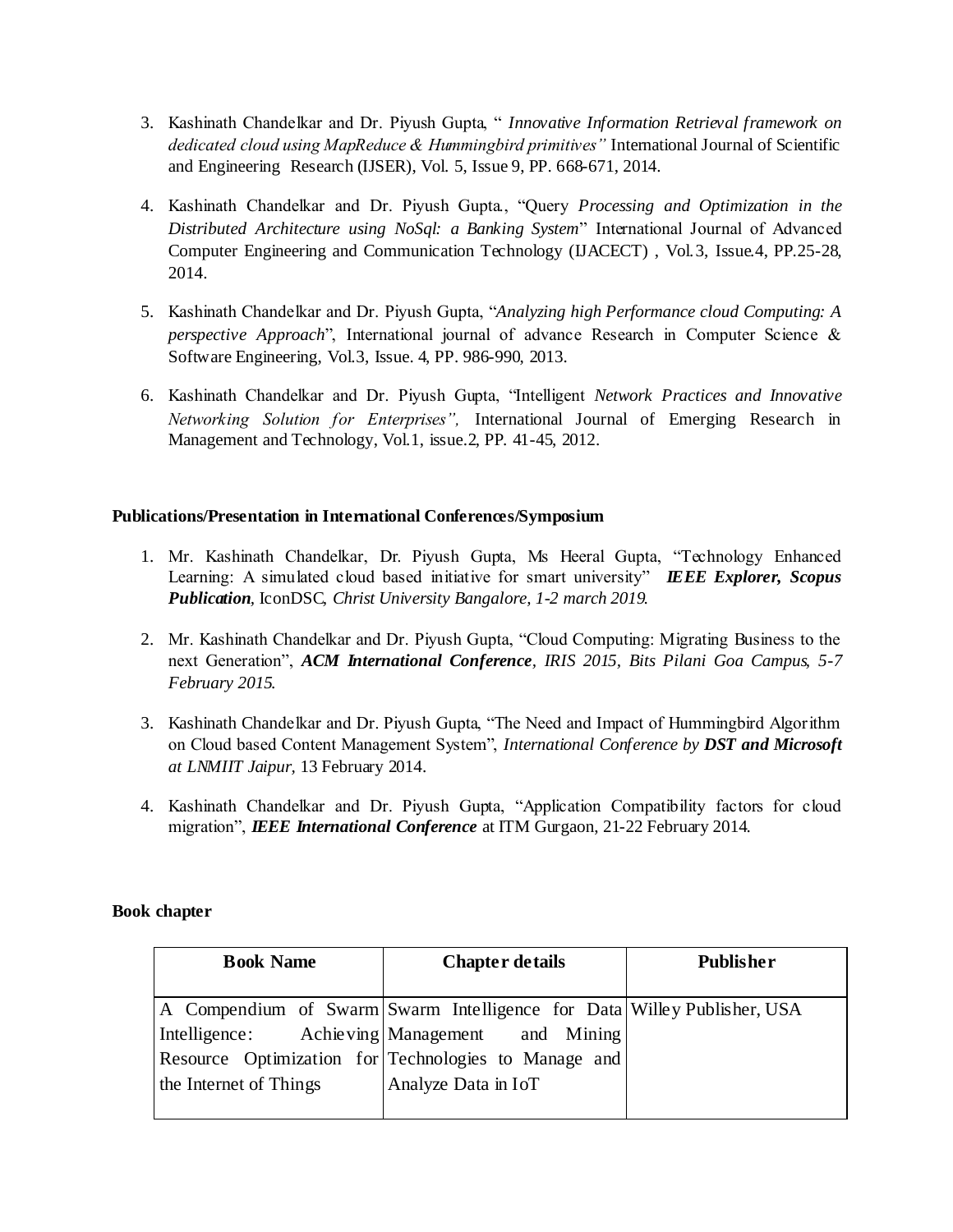| <b>Chapter Review</b> | <b>Swarm</b>                      | Intelligence: Journal of data Mining in |                                |  |
|-----------------------|-----------------------------------|-----------------------------------------|--------------------------------|--|
|                       | <b>Evolutionary</b>               | Algorithms, Genomics & Proteomics       |                                |  |
|                       | <b>Methods &amp; Applications</b> |                                         | $\sim$ (Longdum Publishing SL) |  |
|                       |                                   |                                         |                                |  |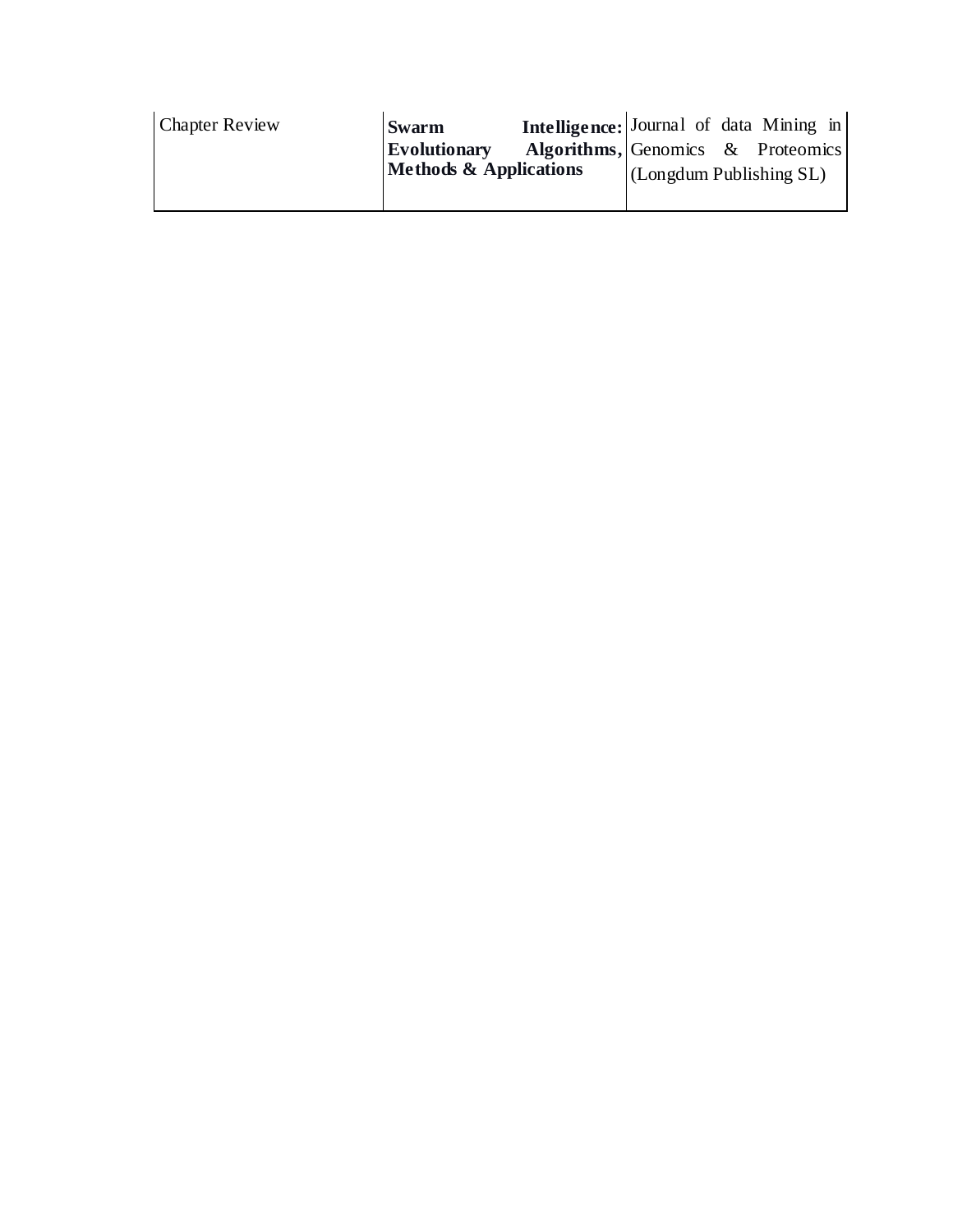# **NFSU, GOA Campus**



| <b>Name</b>                               | Ms. Fernandes Glorita Savia                                                                                                                                         |  |  |
|-------------------------------------------|---------------------------------------------------------------------------------------------------------------------------------------------------------------------|--|--|
| <b>Designation</b>                        | Teaching and Research Assistant                                                                                                                                     |  |  |
| Qualification                             | B.Sc. Biotechnology, M.Sc. Forensic Science                                                                                                                         |  |  |
|                                           | Ph.D. pursuing                                                                                                                                                      |  |  |
| <b>Experience</b>                         | 4.5 years teaching experience (2014-19)                                                                                                                             |  |  |
|                                           | Assistant Professor - PG Department of<br>Forensic Science, JAIN (Deemed to-be<br>University), Bengaluru, Karnataka.<br>1.9 years industry experience $(2010-11 \&$ |  |  |
|                                           | $2013 - 14$                                                                                                                                                         |  |  |
|                                           | Project Assistant I, National Institute of<br>Oceanography (CSIR-NIO), Dona Paula, Goa.                                                                             |  |  |
| Specialization                            | Forensic Chemistry, Toxicology and<br>Pharmacology                                                                                                                  |  |  |
| <b>Research Area</b>                      | Fire and Arson Investigation<br>Applied Forensic Chemistry<br>Forensic Chemistry and Toxicology<br>Criminology and Forensic Science                                 |  |  |
| <b>Publications</b>                       | 06                                                                                                                                                                  |  |  |
| <b>Book(s)</b>                            | Nil                                                                                                                                                                 |  |  |
| <b>Book Chapter(s)</b>                    | Nil                                                                                                                                                                 |  |  |
| Award                                     | <b>UGC-NET/JRF Forensic Science</b>                                                                                                                                 |  |  |
| <b>Professional</b><br><b>Memberships</b> | The Indian Science Congress Association -<br>1.<br>Life member                                                                                                      |  |  |
|                                           | Fire & Security Association of India –<br>2.<br>Individual member                                                                                                   |  |  |
|                                           | 3.<br>Karnataka Association of Medico-Legal<br>Experts – Life member                                                                                                |  |  |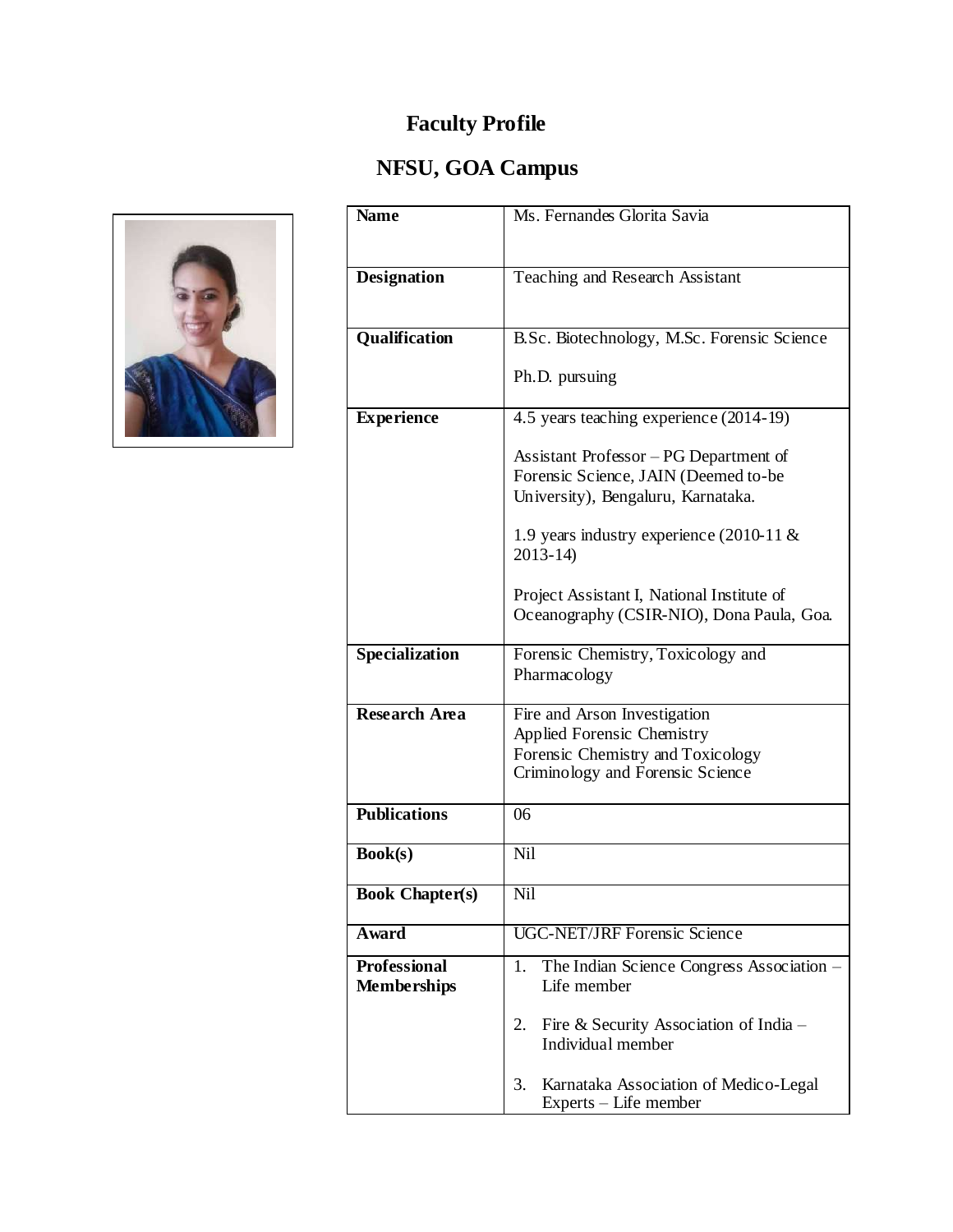|                                                                           | Indian Criminology and Forensic Science<br>4.<br>Association – Life member |
|---------------------------------------------------------------------------|----------------------------------------------------------------------------|
| Any other relevant<br>Information, if<br>any, mention here<br>accordingly |                                                                            |

Email:

fernandes.glorita\_goa@nfsu.ac.in

*(List of publication may be attached with this file)*

- 1. **"A Study to Ascertain the Identity of Commercially Available Timbers Sold in South Karnataka through their Diagnostic and Anatomical Features"** was published in Research Journal for Forensic Science, International Science Community Association; Vol. 4(5), 6-15, May (2016). E-ISSN 2321–1792. (**IF 1.69)**
- 2. **"Food Forensics: Detection of Hidden Toxins Present in Common Household Consumables"** was published in Journal of Forensic Sciences & Criminal Investigation, Juniper Publishers; Vol. 10(4), September (2018). ISSN 2476-1311. DOI: 10.19080/JFSCI.2018.10.555791. (**IF 1.125)**
- 3. **"Standardization of Marquis Reagent for the Detection of Aspirin"** was published in EC Pharmacology and Toxicology, E-Cronicon Open Access; Vol. 7(2), 92-102, February (2019).
- 4. **"A Review of Trends and Crime Patterns of Arson Offences in India: 2009 – 2018"** was published in Indian Journal of Criminology; Vol. 48(10), 71–83, August (2020). ISSN 0974- 7249.
- 5. **"A Review Study on Types of Fire Accidents and their Management in India: 2014 to 2018"**  was published in Annals of the Romanian Society for Cell Biology; Vol. 25(4), 10013–10020, April (2021). ISSN 1583-6258. (**IF 0.90)**
- 6. **"Employee Perspectives on Fire Safety at Workplaces in India: An Empirical Study"** was published in Asian Journal of Research in Social Sciences and Humanities; Vol. 11(8), August (2021). ISSN 2249-7315. DOI: 10.5958/2249-7315.2021.00029.0. (**IF 0.676)**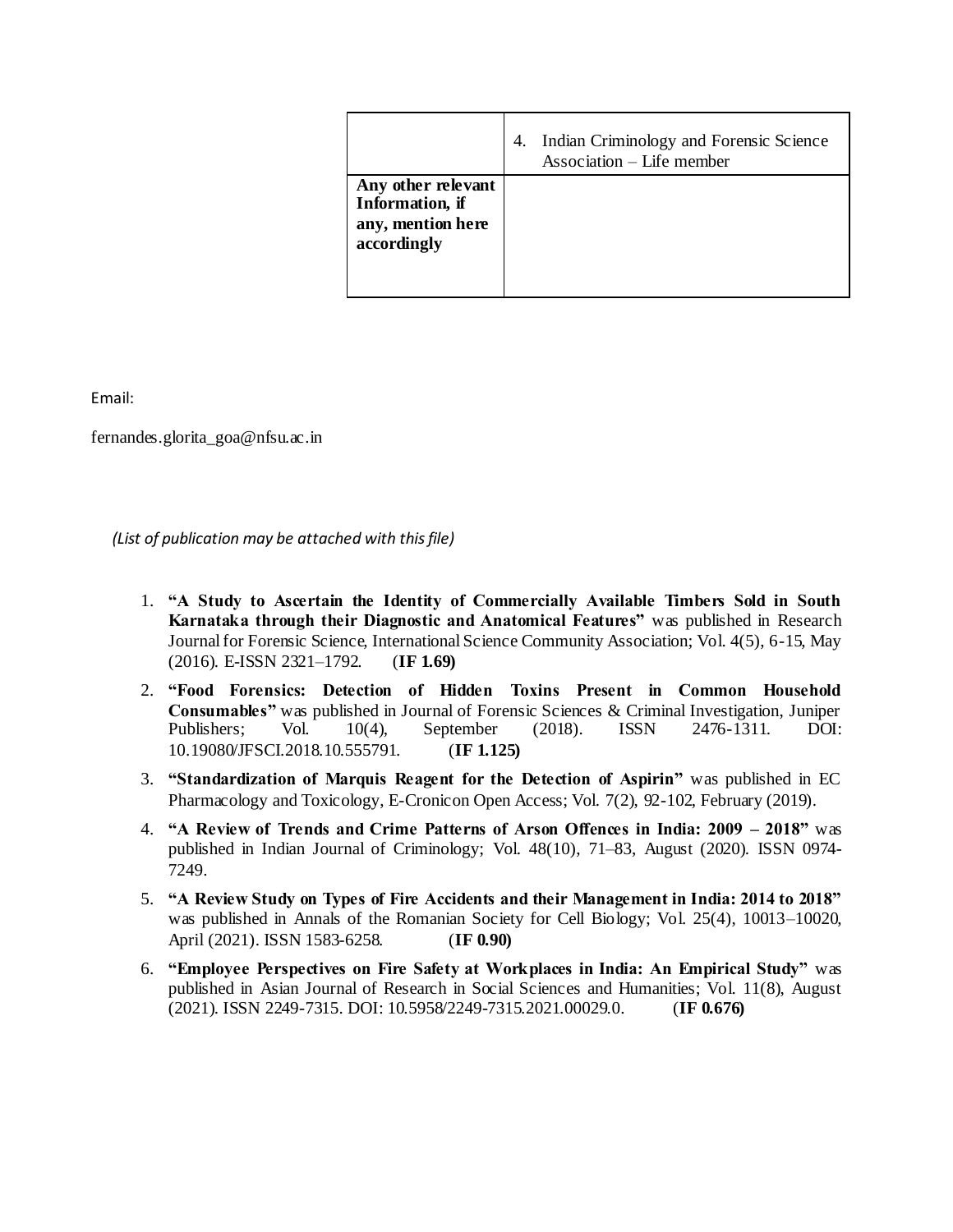## **NFSU, GOA Campus**



Email: abhimanyu.harshey\_goa@nfsu.ac.in

| <b>Name</b>                                                                       | Mr. Abhimanyu Harshey                                             |
|-----------------------------------------------------------------------------------|-------------------------------------------------------------------|
| <b>Designation</b>                                                                | Teaching and Research Assistant                                   |
| Qualification                                                                     | M.Sc. Forensic Science                                            |
| <b>Experience</b>                                                                 | Ph.D. (Pursing)                                                   |
| <b>Specialization</b>                                                             | Forensic Physical Sciences                                        |
| <b>Research Area</b>                                                              | Forensic Physics and Ballistics                                   |
| <b>Publications</b>                                                               | 15                                                                |
| <b>Book(s)</b>                                                                    |                                                                   |
| <b>Book Chapter(s)</b>                                                            | $\mathbf{1}$                                                      |
| <b>Award</b>                                                                      | DST-INSPIRE Fellowship (Provisional<br>Selection)-2017<br>UGC-JRF |
| <b>Professional</b><br><b>Memberships</b>                                         | Life Member of Indian Science Congress                            |
| Any other relevant<br><b>Information</b> , if<br>any, mention here<br>accordingly | $-$                                                               |

*(List of publication may be attached with this file)*

### **Publications in Journals**

- 1. Das T, Ammal A, **Harshey A**, Mishra V, Srivastava A (2021)Vibrational spectroscopic approaches for semen analysis in forensic investigation: State of the art and way forward. Microchemical Journal 106810 (171).
- 2. Singh PP, Srivastava AK, Upadhyay SK, Singh A, Upadhyay S, Kumar P, Rai V, Shrivastava P, Chaubey G, Serosurveillance Consortium BHU (2021) The association of ABO blood group with the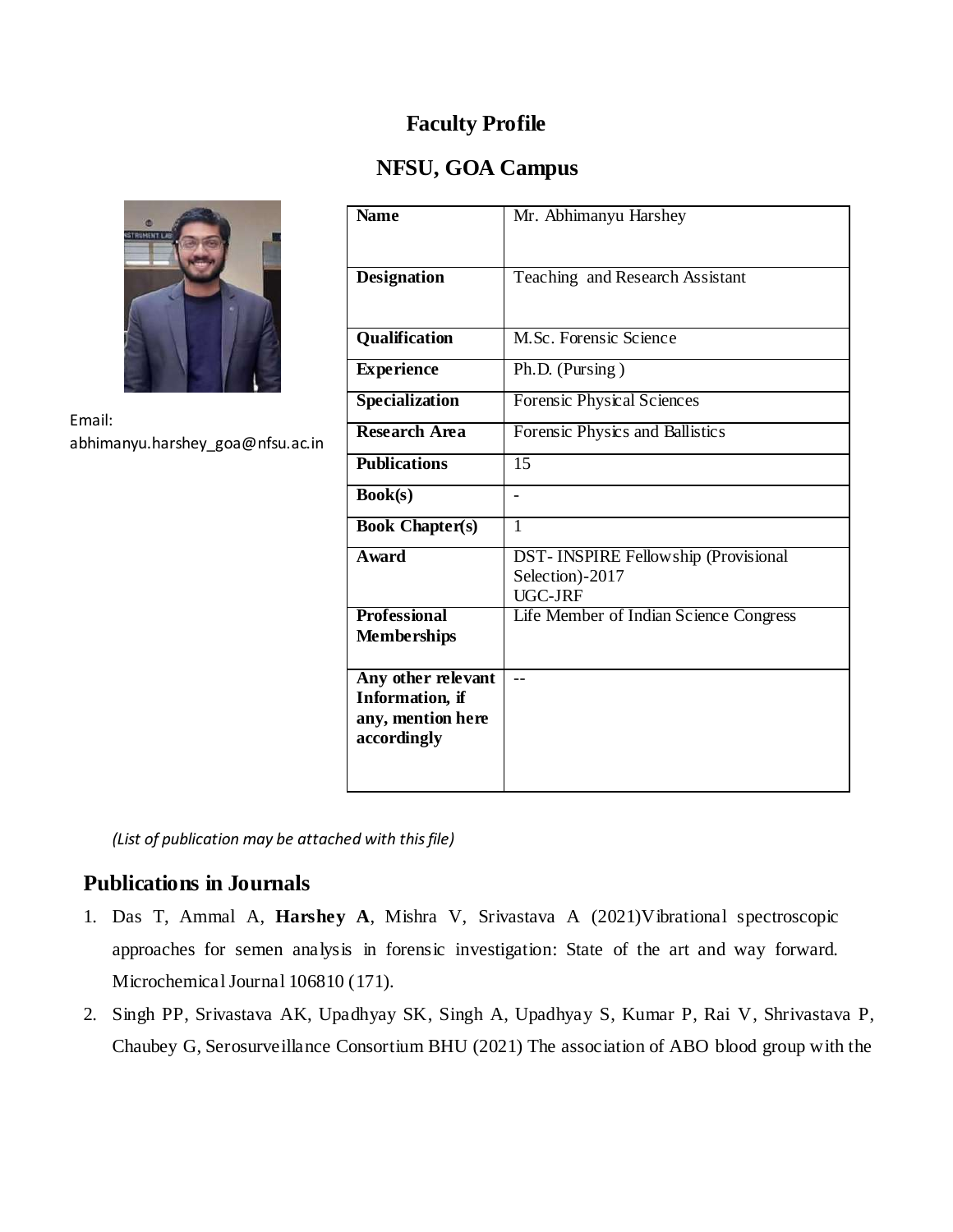asymptomatic COVID-19 cases in India. Transfusion and Apheresis Science. (member of Serosurveillance Consortium BHU)

- 3. Das T, **Harshey A**, Srivastava A, Nigam K, Yadav V, Sharma K, Sharma A (2021) Analysis of the Ex-vivo transformation of Semen, Saliva and Urine as they dry out using ATR-FTIR spectroscopy and chemometric Approach. Scientific Reports 11:11855.
- 4. Srivastava A, **Harshey A,** Das T, Kumar A, Shrivastava P (2021) Impact of DNA evidence in Criminal Justice System: Indian legislative Perspectives. Medicine, Science and the Law. (A SAGE Publication).
- 5. Yadav VK , Das T, **Harshey A**, Yadav MM, Nigam K, Srivastava A (2021) A forensic approach to evaluate the effect of different matrices and extraction solvents for the identification of diesel residue in simulated arson by GC-MS. Chromatographia 84: 413–423. (A Springer Nature publication).
- 6. **Harshey A,** Srivastava A, Das T, Nigam K, Shrivastava R, Yadav VK (2021) Trends in Gunshot Resisue detection by electrochemical methods for forensic purpose, Journal of Analysis and Testing. https://doi.org/10.1007/s41664-020-00152-x. (A Springer Nature publication)
- 7. Kumar A, Srivastava A, Das T, **Harshey A,** Saini VR, Kumar A, Alim M, Nigam K, Yadav VK (2020) Restoration of Obliterated stamped marks on aluminium surfaces by metallographic etching technique. Oriental Journal of Chemistry, 36(6):1212-1217.
- 8. Nigam K, Das T, **Harshey A,** Kumar A, Kapoor N, Yadav VK, Srivastava A (2021) Effectiveness of Talcum powder in decipherment of latent fingerprints on various substrates. Asian Journal of Chemistry, 33(1): 120-126.
- 9. Yadav VK, **Harshey A,** Das T, Nigam K, Sharma K, Srivastava A (2020) Effect of different matrices on the identification of ignitable liquid residue in post burn arson debris: A multi-derivative UV-Visible spectrophotometric approach. Asian Journal of Chemistry, 32(11): 2880-2886.
- 10. Das T, **Harshey A**, Nigam K, Yadav VK, Srivastava A (2020) Analytical approaches for bloodstain aging by vibrational spectroscopy: current trends and future perspectives. Microchemical Journal, 105278 (158). (An Elsevier publication)
- 11. Alim M, Negi KS, Abhyankar S, Tiwari N, **Harshey A,** Srivastava A (2020) Towards the investigation of the shooting incidents: evaluation of the fracture pattern on the polymethylmethacrylate sheet made by .22" and .177" caliber air rifle. Heliyon 6(5) e04088. (A Cell Press Pubication)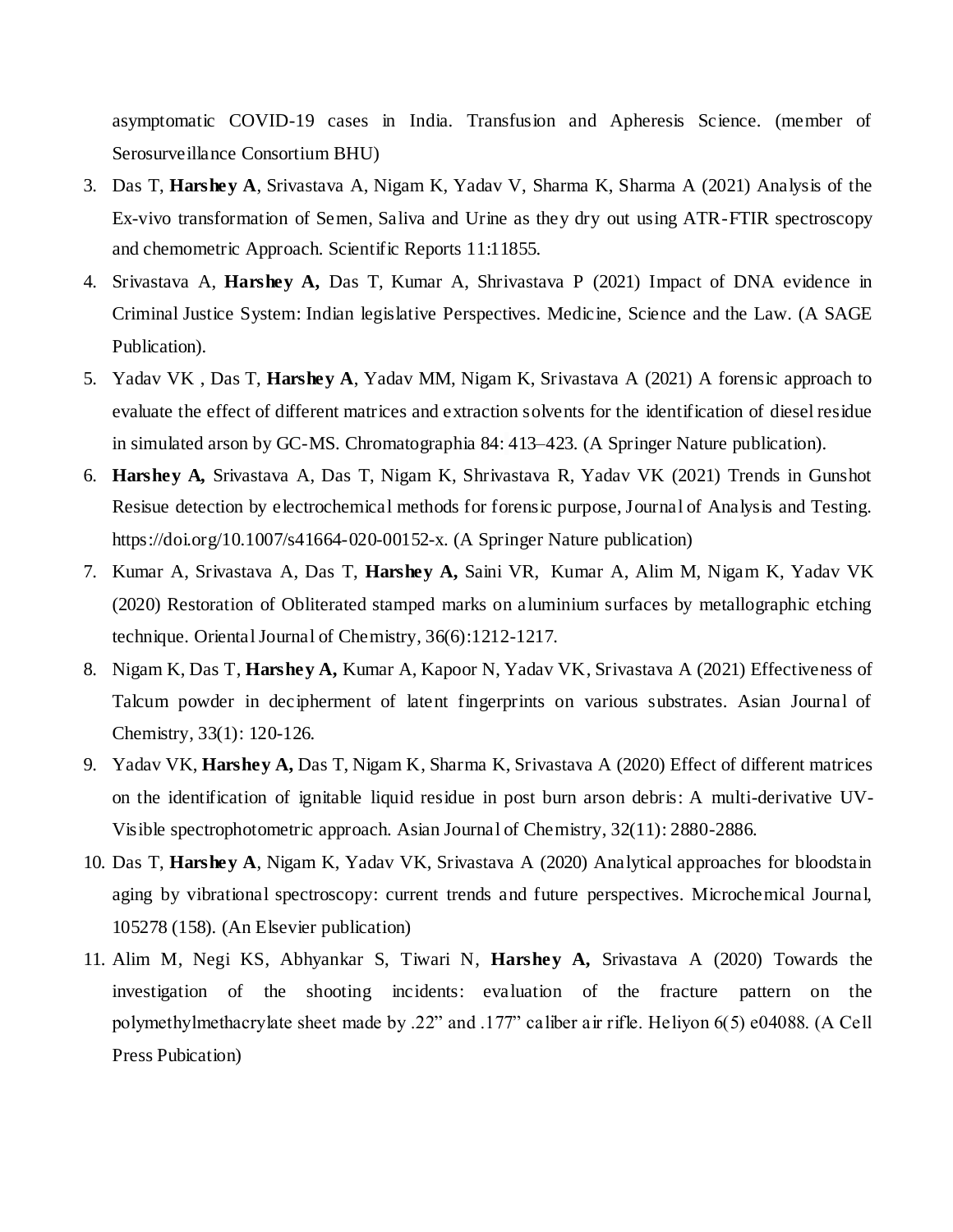- 12. **Harshey A**, Das T, Srivastava A (2020) Analytical contributions of lanthanide based metal-organic frame works as luminescent markers: Recent trends in gunshot residue analysis. Microchemical Journal (154)104597. (An Elsevier publication)
- 13. Tiwari N, **Harshey A**, Das T, Abhyankar S, Yadav VK, Nigam K, Anand VR, Srivastava A (2019) Evidential significance of multiple fracture patterns on the glass in Forensic Ballistics. Egyptian Journal of Forensic Sciences 9:22. (A Springer publication).
- 14. Abhyankar S, Srivastava A, Yadav VK, Nigam K and **Harshey A** (2018) Glass Fractures Made from Different Pellet Shapes- A Preliminary Study. Journal of Forensic Sciences and Criminal Investigation 8(3).
- 15. **Harshey A**, Srivastava A, Yadav VK, Nigam K, Kumar A and Das T (2017) Analysis of Glass Fracture Pattern Made by 4.5 mm (.177") Caliber Air Rifle. Egyptian Journal of Forensic Sciences 7:20. (A Springer publication) (This article is featured as  $3<sup>rd</sup>$  most accessed article). (This article was referred by Hon'ble High

Court of Allahabad in one of its judgment decided date on 01.06.2019).

### **Chapters in Edited Book**

**1.** Srivastava A, **Harshey A**, Shrivastava P (2020) Legal aspects of forensic DNA typing. In: Shrivastava P et al. Forensic DNA Typing: Principles, Applications and Advancements, https://doi.org/10.1007/978-981-15-6655-4\_31. Springer Singapore Pte. Ltd.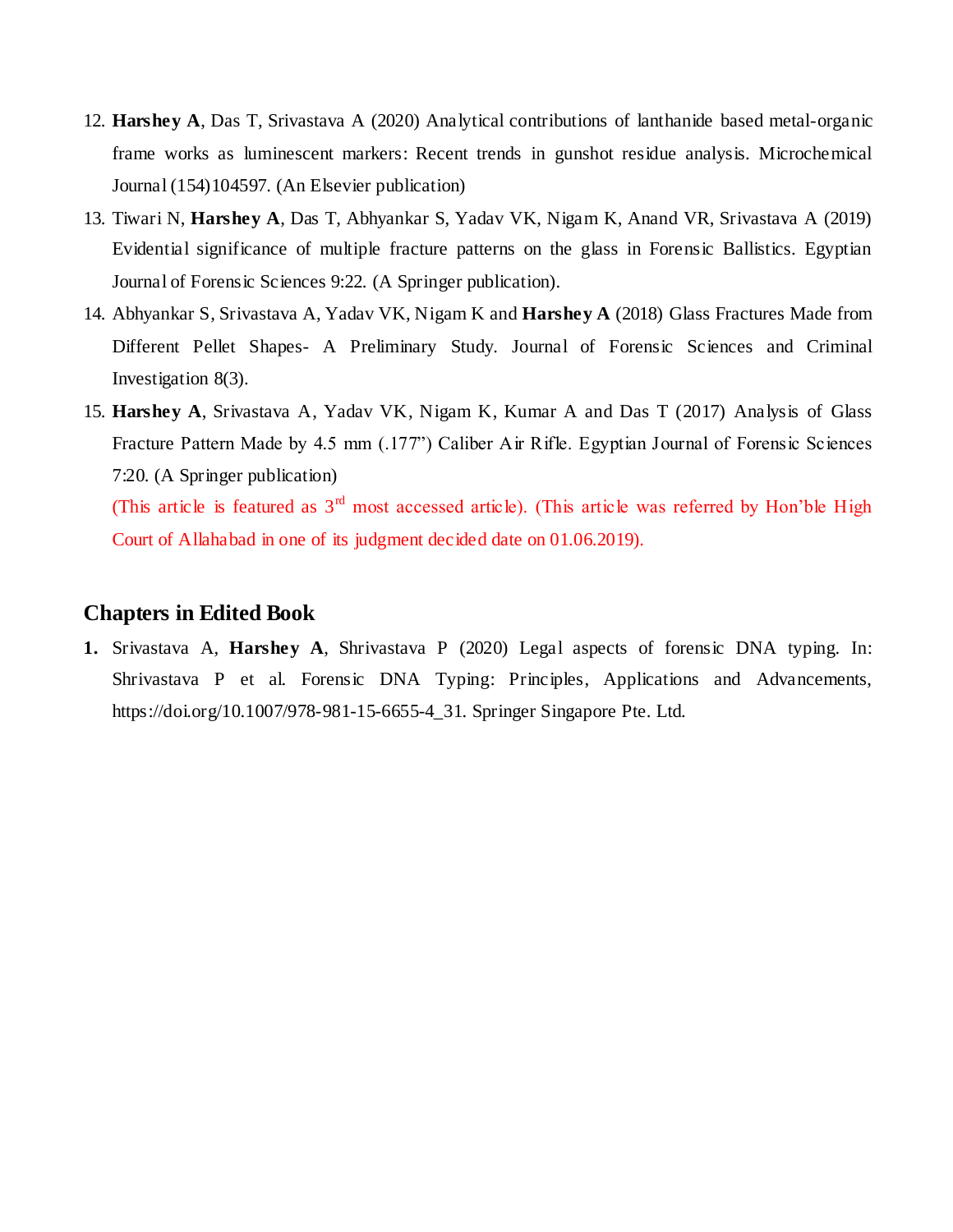## **Faculty Profile NFSU\_Goa Campus**



Email: saurabh.patil\_goa@nfsu.ac.in

| <b>Name</b>            | Saurabh Patil                                                                                                                                                                                                                                                                                                             |
|------------------------|---------------------------------------------------------------------------------------------------------------------------------------------------------------------------------------------------------------------------------------------------------------------------------------------------------------------------|
| <b>Designation</b>     | Teaching and Research Assistant<br>(General Biology)                                                                                                                                                                                                                                                                      |
| Qualification          | Integrated M.Sc Life Sciences (National<br>Institute of Science Education<br>and<br>Research (NISER), Bhubaneswar)<br>PhD (pursuing at National Forensic<br>University<br>Sciences<br>(NFSU),<br>Gandhinagar)                                                                                                             |
| <b>Experience</b>      | Research experience: 2 years<br>Industrial experience: 3 years                                                                                                                                                                                                                                                            |
| <b>Specialization</b>  | Genetics                                                                                                                                                                                                                                                                                                                  |
| <b>Research Area</b>   | Forensic Genetics                                                                                                                                                                                                                                                                                                         |
| <b>Publications</b>    | Saha S, Patil S, Singh U, Singh O,<br>Singru PS. Sexual dimorphism in the<br>hypophysiotropic tyrosine hydroxylase-<br>positive neurons in the preoptic area of<br>the teleost, Clarias batrachus. Biol Sex<br>Differ. 2015;6:23. Published 2015 Nov<br>doi:10.1186/s13293-015-0042-<br>9.<br>$x$ (Impact factor - 5.561) |
| Book(s)                |                                                                                                                                                                                                                                                                                                                           |
| <b>Book Chapter(s)</b> |                                                                                                                                                                                                                                                                                                                           |